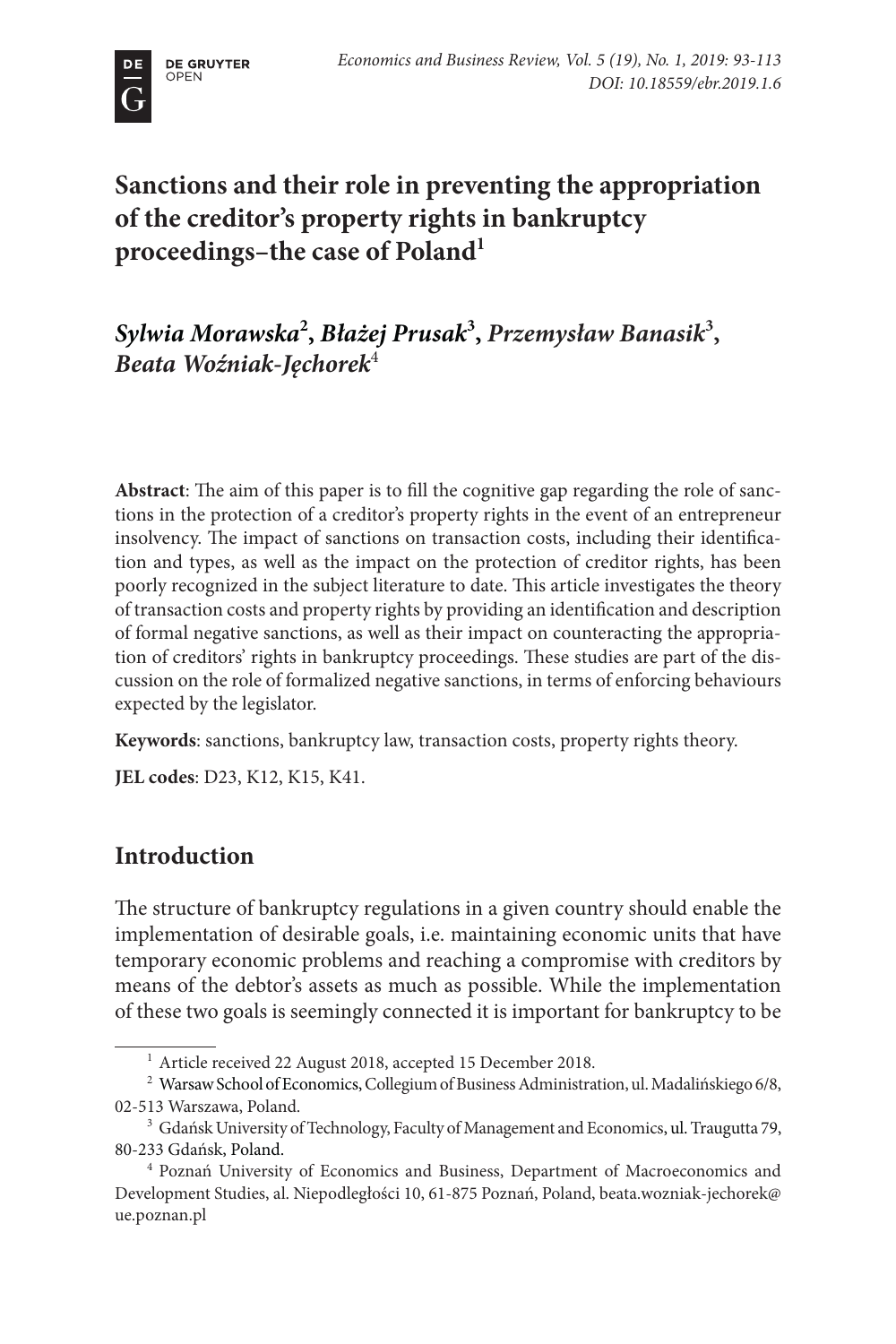filed as soon as possible, especially by enterprises that do not foresee an improvement in their ability to compete in the market and are liable to bankruptcy. When an entrepreneur delays the submission of an application it has a negative impact on the value of the property and on creditor satisfaction. It is therefore important to create preventive mechanisms aimed at counteracting belated bankruptcy applications and the removal of assets by the debtor (Babiarz-Mikulska, Czapracka, & Morawska, 2012). One of the elements of this mechanism are sanctions which form the main focus of this article.

The aim of the paper is to fill the cognitive gap on the role of sanctions in the protection of creditors' property rights in the event of an entrepreneur's insolvency. A study was conducted in Polish courts dealing with bankruptcy cases in order to determine the types of formal and negative sanctions, as well as how they are applied to entrepreneurs–debtors in the event of their applying for bankruptcy and whether there is a relationship between the number of sanctions and the number of bankruptcy claims.<sup>5</sup> It is assumed that sanctions can be perceived as a part of the transaction costs of contract law enforcement associated with the property rights theory.

In the theoretical background New Institutional Economics and two streams of interrelated research literature are referred to–property rights and transaction costs theories. The property rights theory is at the interface of law, economics and organization theory (Williamson, 1996) and defines the nature of sanctioned human behaviour (norms of behaviour) (Furubotn & Pejovich, 1972). The transaction costs theory explains the choice of organizational form appropriate transactions that have certain transactional characteristics with the appropriate governance mechanisms (Hennart, 1993; Williamson, 1996).

Property rights theory is well suited for explaining institutional change, specifically in a legal system. This theory provides an evolutionary perspective (Anderson & Hill, 1975; Libecap, 1989; North, 1990) of the processes through which institutional choices are made (creation of law), where the vested economic interests of contracting parties and potential distributional conflicts are taken into account and help in explaining why inefficient property rights' regimes can persist.

In turn transaction costs economics has a wide application in the social sciences, including economics, finance, marketing, organization theory, political science, sociology, strategic management (Carroll, Spiller, & Teece, 1999) and law. Both theories are often considered together because some of the theoretical underpinnings of transaction cost theory are deeply rooted in property rights theory.

Consequently, the motivation of this paper is to make a contribution to a better understanding of how factors such as sanctions generate a transaction

<sup>&</sup>lt;sup>5</sup> The primary results of research and recommendations regarding the role of sanctions in the protection of creditors' rights have been presented in the book *Understanding capitalism. An evolutionary and institutional approach* (Ząbkowicz, Miszewski, Chmielnicki, & Czech, 2018).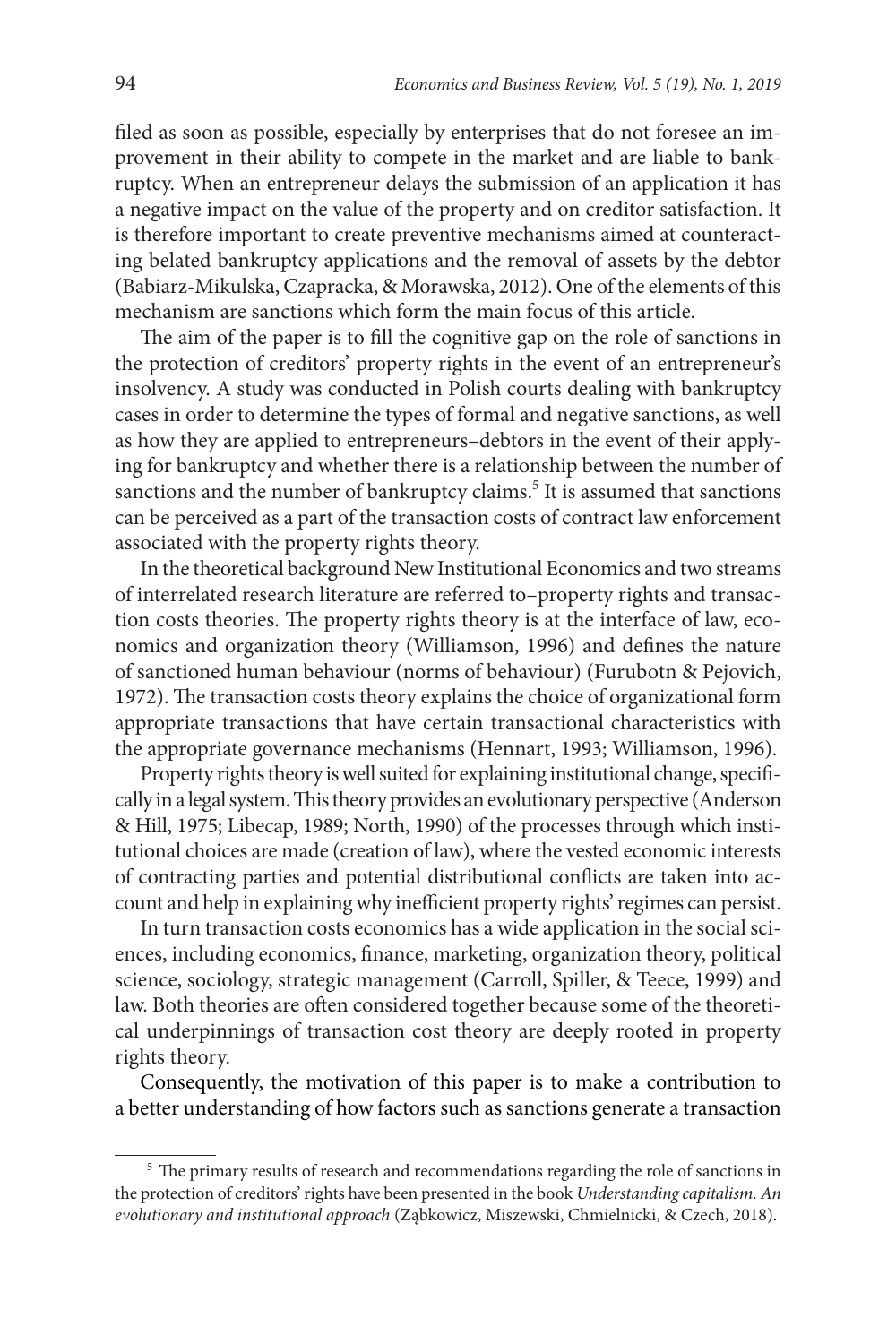cost and as a consequence lead to a change in property rights. Although many researchers have examined transaction costs, systematic analytical links between sanctions in bankruptcy law and transaction costs continue to be rather scarce. By considering the task of decreasing the gap in law and economics research the main thrust of the article is to show that sanctions in bankruptcy law contribute to the effectiveness of bankruptcy in the economy by eliminating insolvent companies at the stage where it is possible to satisfy the creditors in accordance with bankruptcy law. This law, due to its role in removing insolvent entrepreneurs from the economy maintains the interest of researchers. The research covers factors that affect the recovery rate for creditors in bankruptcy proceedings (Smrčka, Arltová & Schönfeld, 2017; Cepec & Kovac, 2016; Mucciarelli, 2013). However, there is a lack of research on the role of sanctions in the protection of creditors' rights.

The sanctions understood as a part of transaction costs can be divided into formal and informal and further into positive and negative ones (Chmielnicki & Paśnik, 2018).

- a. Formal negative sanctions characterize the legal system, which in fact monopolized their use in social relations. The reasons behind this are the ease of assessment by the parties involved of the negative consequences of breaching the rules of conduct protected in this way, as well as the psychological value of the simplicity of the retaliation principle, i.e. criminal sanctions.
- b. Informal negative sanctions are most often associated with religious, social, ethical or moral norms, although they have the same effect as formal sanctions. They create a specific penalty element which is actually their only similarity. The fact that they are created by individual communities is the reason behind the existence of many catalogues of informal sanctions. The very process of creating rules of conduct–depending on the group's degree of formalization–can be of either a bottom-up character (spontaneous, a significant part of the population takes part in their creation), or top-down (set up, formulated by its leaders). Changes in the level of the formal sanction affect the level of informal sanctions imposed (Daughety & Reinganum, 2016, p. 359).
- c. Positive formal sanctions determine the type and extent of benefits possible to obtain compliance with specific legal norms while they can directly define these benefits (e.g. freeing oneself from personal liability for debts by board members of a limited liability company in the event of filing for bankruptcy within the statutory period–fourteen days–art. 299 of the Civil Code, finder's reward in civil law, a crown witness in criminal law, distinctions in business relations) or indirectly, e.g. faith in civil law, extraordinary mitigation of penalties in criminal law or concession procedures in administrative law.
- d. Positive informal sanctions in their essence constitute a desirable gratification for the group as a whole for their members, from the point of view of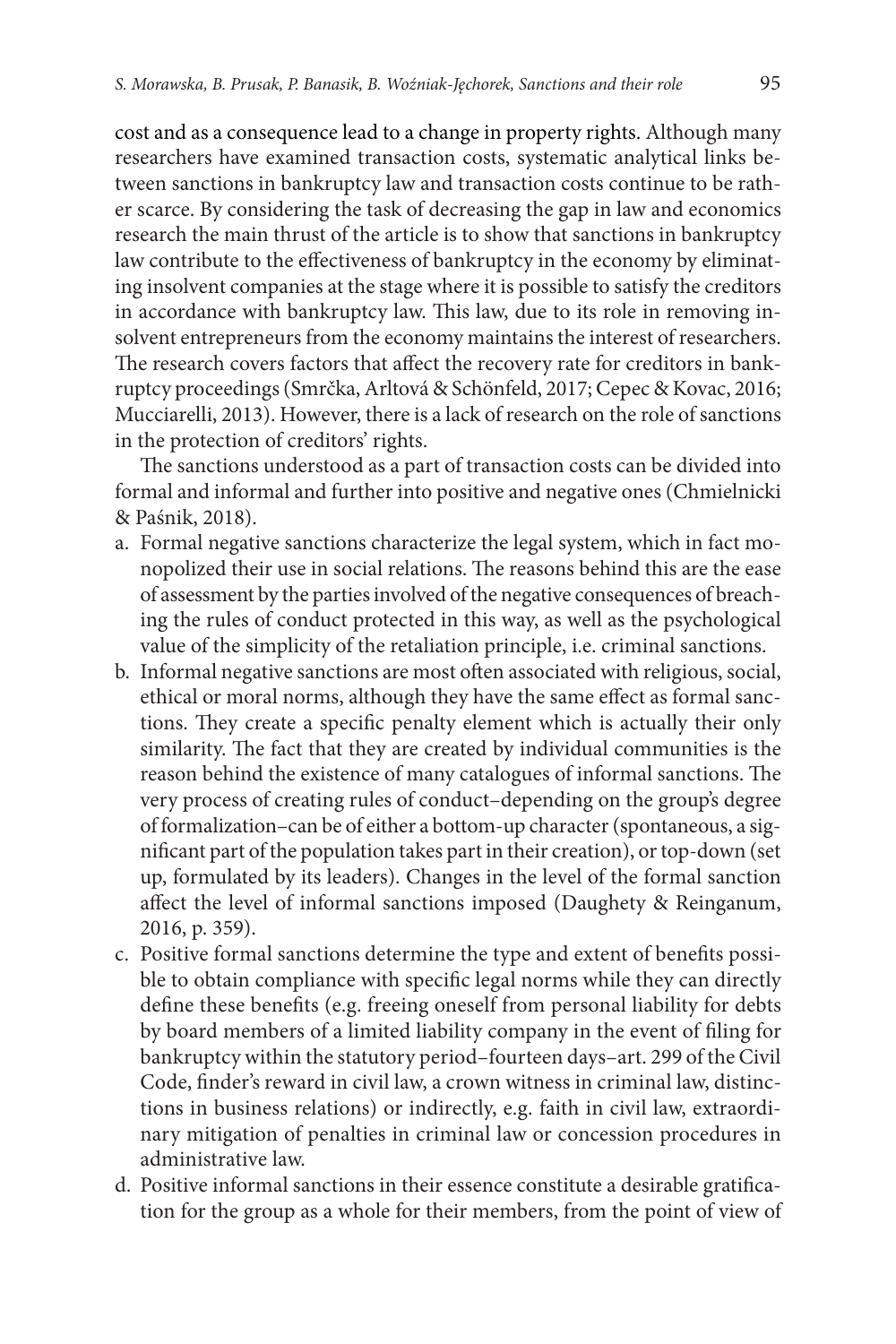the groups' interests, behaviour. This fact fundamentally determines the basic features of sanctions which include the voluntarily determined duration of a given sanction, its content and dimension as well as the actual premises and informal procedure for granting a stay of execution, the impact of which is limited in time.

Pursuant to the Bankruptcy and Reorganization Law,<sup>6</sup> hereinafter referred to as "puin", the entrepreneur–the debtor is obliged, not later than fourteen days from the day on which the basis for bankruptcy appeared, to submit an application to the court for a declaration of bankruptcy–art. 21 "puin". If the statutory deadline is exceeded, the subject is liable under: bankruptcy and reorganization law (art. 373 "puin"), criminal law (art. 586 of the Code of Commercial Companies, hereinafter referred to as the ksh), civil law (art. 21 par. 3 "puin", art. 299 of the Code of Commercial Companies) and tax law (art. 116 of the Tax Code, hereinafter referred to as "op")<sup>7</sup>. It was concluded for the purpose of this article that the court dismissal of an application for the insolvency of an entrepreneur due to lack of assets to cover the costs of bankruptcy proceedings (the "poverty" of the bankrupt estate–art. 13 "puin"), would mean a belated submission made by the management.

The purpose of the bankruptcy and reorganization law enforced by the legislator is to develop a mechanism for filing bankruptcy at an early stage in the course of business for insolvent entrepreneurs so that creditors would receive at least some satisfaction. This is the origin of the time-limit set out by the law: fourteen days from the date on which the basis for filing for bankruptcy appeared when the entrepreneur became insolvent.<sup>8</sup> A court dismissal of filing for bankruptcy due to the lack of assets to cover the costs of bankruptcy is caused by a belated submission, and creditors will not be satisfied in the bankruptcy proceedings. Formal, negative and positive sanctions are to counteract such an occurrence. Only formal, negative sanctions were analyzed in this study. The authors also analyze the sanctions related indirectly to exceeding the deadline for filing for bankruptcy contained in the Penal Code, i.e. art. 300 of the Criminal Code, hereinafter: Penal Code, 301 PC, 302 PC. They penalize behaviour that occurs when the entrepreneur is already in a state of insolvency and the legislator considers them illegal.

The remainder of this paper is as follows. Section 1 discusses the foundations and changes in bankruptcy law. Section 2 focuses on key theoretical contributions of transaction costs and the property rights theory from law and economics. Section 3 presents the data and empirical findings.

<sup>6</sup> The Bankruptcy and Reorganization Law of 28 February 2003 (*Journal of Laws* of 2003, No. 60, item 535, as amended).

 $7 A$  precise synopsis of sanctions for failing to file for bankruptcy is available from the authors upon request.

<sup>8</sup> From 2016 this period has been extended to 30 days.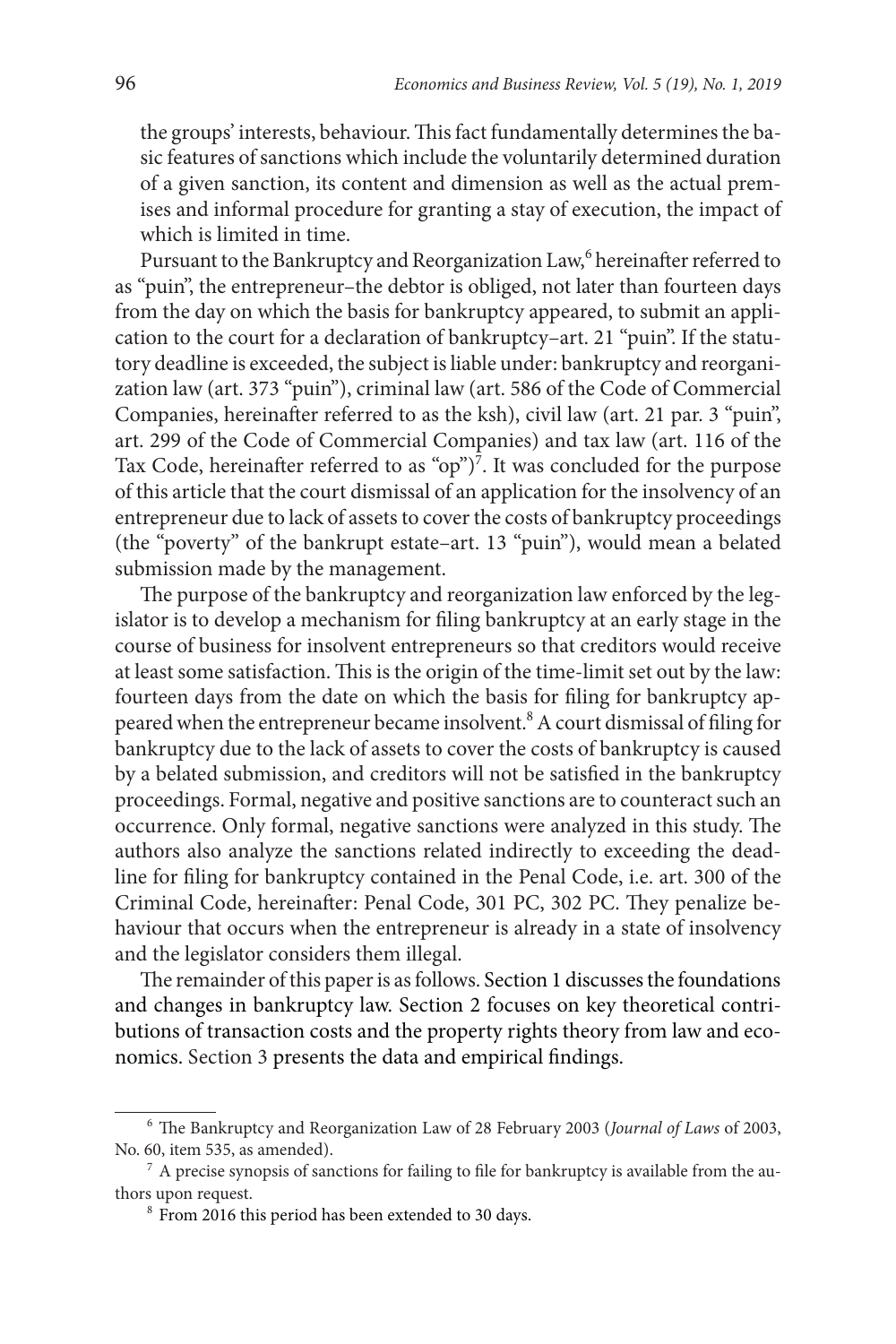## **1. Changes in bankruptcy law**

During the last few years Poland has taken legislative action to reform the bankruptcy law three times–in 2003, in the Act of February 28th, 2003, it replaced the existing bankruptcy law and the law on arrangement proceedings of 1934, while the Act of May 15th, 2015 amended the current regulations from January 1st, 2016. The 2003 Act changed the axiological foundations of bankruptcy proceedings which led to the primacy of the principle of creditor protection over the need to protect the debtor and his company. The principle of the primacy of creditors' interests results in further interests such as the interests of the bankrupt (entrepreneur in the rehabilitation process), and the interests of the employees of the bankrupt become secondary. In deciding to replace the bankruptcy law of October 24th, 1934 with the new Bankruptcy and Reorganization Act (Act of 28 February 2003, *Journal of Laws* No. 60 item 535, as amended), the Polish legislator redefined the objectives of the regulation. As previously mentioned, the Polish legislator, as the preeminent persona in regulation, aspired towards creditor satisfaction. In the justification of the draft Act of February 28th, 2003 on Bankruptcy and Reorganization Law (*Journal of Laws* No. 60, item 535, as amended):

> It is in the interest of society to not allow such insolvencies. Any insolvency of an entrepreneur should lead to bankruptcy proceedings as soon as possible in order to satisfy creditors with the assets of an insolvent debtor as soon as possible. In analyzing the axiology of the new bankruptcy and rehabilitation law the legislator and commentators have pushed aside other interests, especially the interests of the failed entrepreneur, his employees and, more broadly, the public interest in maintaining jobs and competitive production. Art. 2 of the Act of February 28th, 2003, the Bankruptcy and Reorganization Law provides the definition of this act and indicates the direction of teleological interpretation defining the rules of conduct of the debtor's enterprise. Maintaining a debtor's enterprise should only take place if so doing does not interfere with the interests of the creditors, where reasonable considerations permit. Such formulated goals of bankruptcy proceedings do not allow for balancing the interests of the debtor and creditors from the point of view of shaping economic relationships. The content of art. 2 completely changes the objectives of bankruptcy proceedings in the field of arrangement procedures in relation to the previous legal status.<sup>9</sup> When reforming the bankruptcy law, the Polish legislator integrated the bankruptcy and arrangement proceedings and chose the possibility of smoothly transitioning from one proceeding to the other, depending on the economic and financial condi-

<sup>9</sup> The Bankruptcy Law Ordinance of the President of the Republic of October 24th, 1934 Bankruptcy Law (unified text, *Journal of Laws* No. 118 of 1991, item 512, as amended).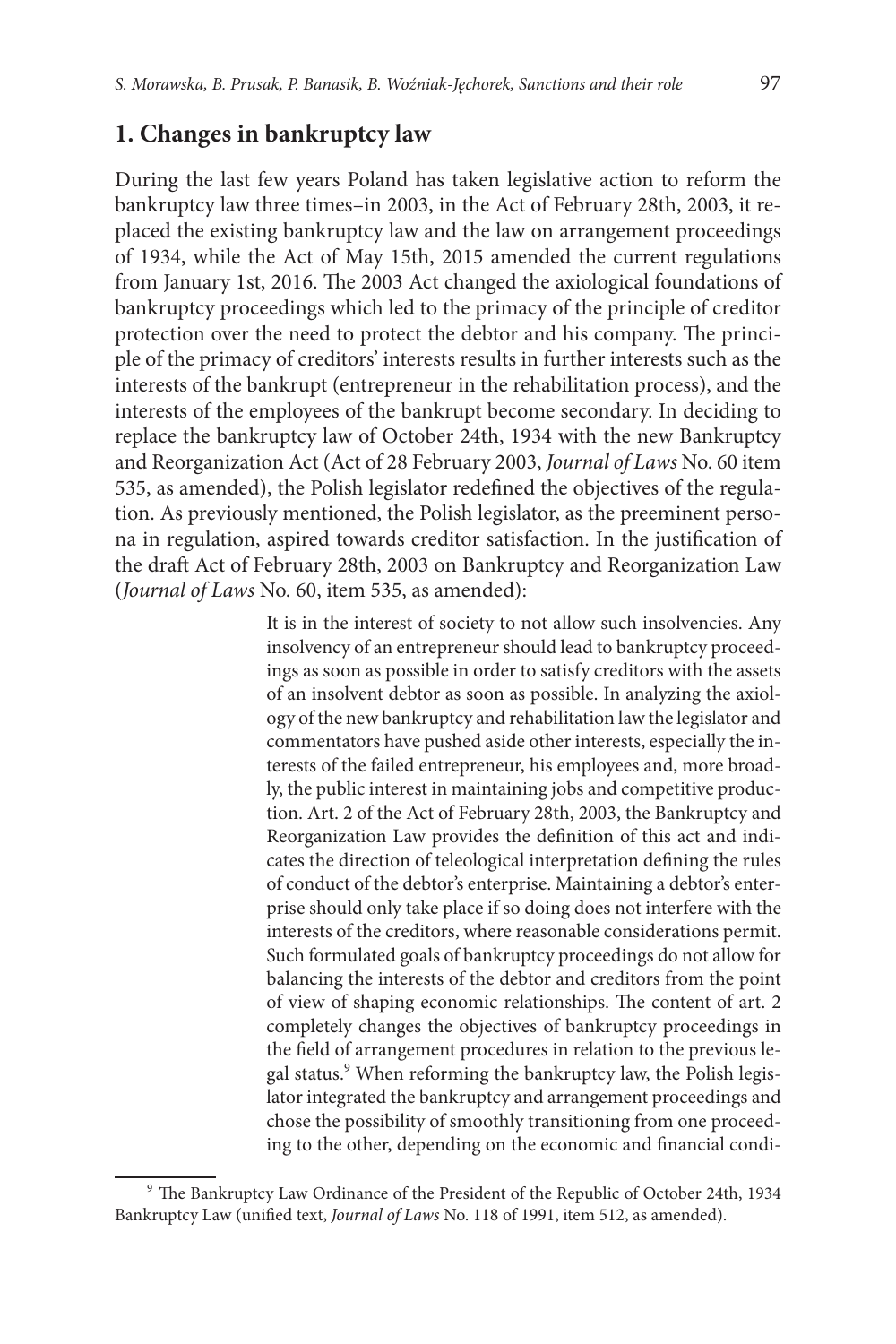tions of the bankrupt individual, while depriving the debtor of the previously privileged position granted to him in art. 1 of the Law on arrangement proceedings in relation to the creditor's position. Until this time creditors had no right to submit arrangement proposals which was an advantage for the debtor, who fell into debt as a result of exceptional and independent circumstances

and could still have full autonomy in business management decisions. The law passed in 2003 was therefore much more restrictive than the one prevailing before and the opinions of the authors differs from the views of Allerhand (1937) who, commenting on the facts of bankruptcy, stated that "declaring bankruptcy in the event of debt cessation may lead to the destruction of a buyer (...) who is able to obtain the funds needed to pay off any debts from the income of his company, but cannot immediately satisfy his creditors because of exceptional conditions". The Polish legislator identified payment blockades as the main regulatory problem of bankruptcy law but when constructing new legal solutions in terms of their elimination did not take into account that, apart from microeconomic factors, macroeconomic factors also operate in the open market economy. Internal factors such as: the poor quality of business management, low effectiveness of financial control and low quality of working capital management, as well as poorly set cost levels and too widespread scales of operations can and often do lead to the loss of financial liquidity and the inability to settle liabilities. However, external factors such as: the level of intensity of external competition, changes in market demand, changes in prices, services and materials and changes in fiscal and monetary policy of the state and instability of the institutional and legal environment in which the entrepreneur operates, can effectively destroy entire industries and sectors.

On June 9th, 2015 the President of Poland signed the Restructuring Law. This act radically changed the approach to entrepreneurs experiencing financial problems. It introduced four restructuring proceedings, including one sanction, as well as changes to the definition of entrepreneur bankruptcy. The restructuring proceedings include:

- 1. Arrangement approval procedure.
- 2. Accelerated and "ordinary" arrangement procedures.
- 3. Sanitation proceedings.

The purpose of the restructuring proceedings is to avoid the bankruptcy of the debtor by allowing him to restructure by making an arrangement with creditors. In the case of rehabilitation proceedings this also means carrying out rehabilitation activities and securing suitable creditor rights. The new regulation foresees a return to the solutions of the inter-war period (a separate regulation for bankruptcy and restructuring proceedings). However, it did not take into account the basic assumption of regulation of the interwar period–arrangement proceedings were in principle only available to entrepreneurs who fell into financial difficulties due to extraordinary circumstances.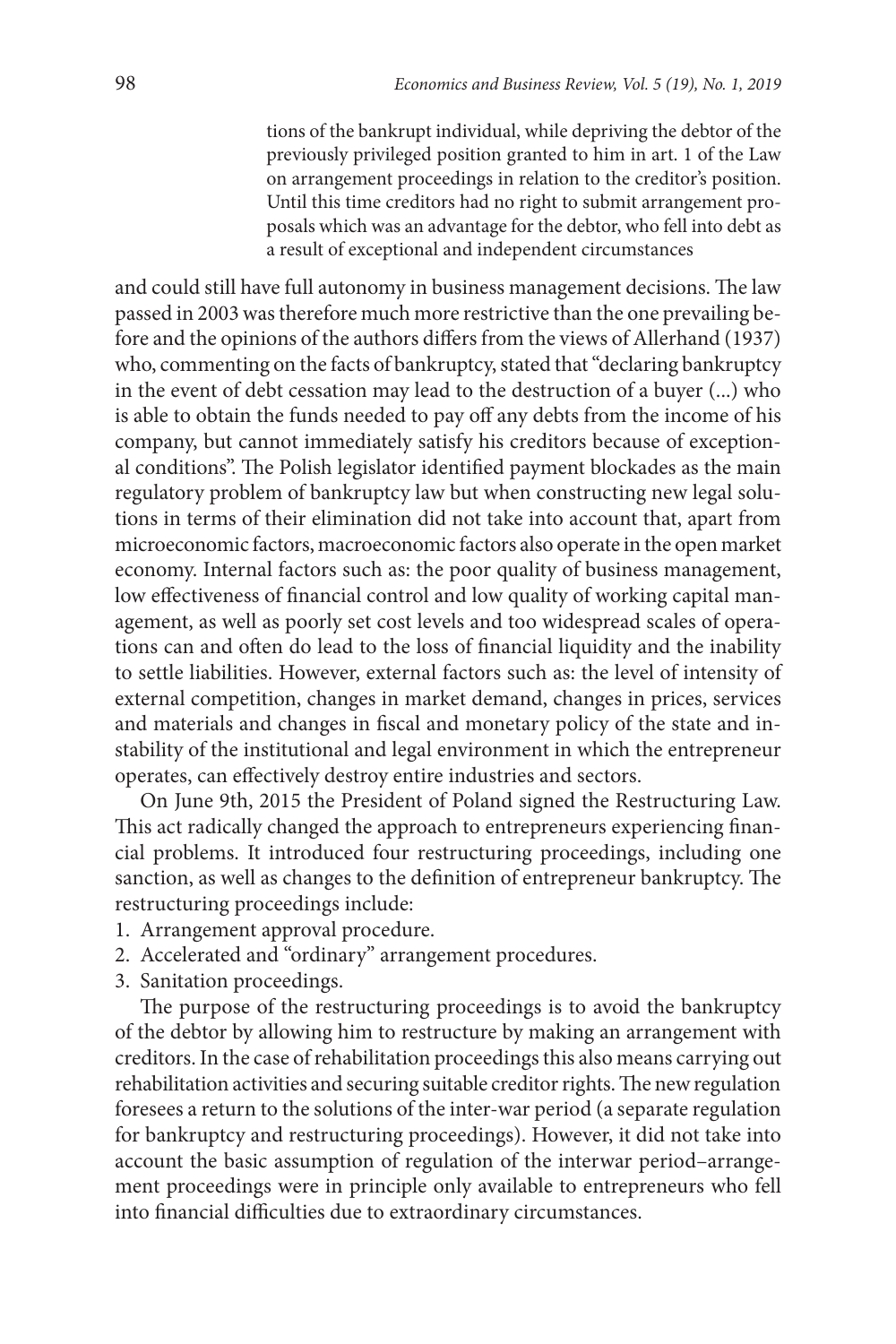The basic purposes of the regulation are:

- 1. Providing entrepreneurs and their contractors with effective instruments for restructuring, while maximizing the protection of creditors' rights.
- 2. Ensuring institutional autonomy of restructuring proceedings in isolation from stigmatizing bankruptcy proceedings.
- 3. Introducing the principle of subsidiarity bankruptcy proceedings as an ultima ratio to the economic failure of the restructuring.
- 4. Increasing the rights of active creditors.
- 5. Maximizing the speed and efficiency of restructuring and bankruptcy.
- 6. The formalization of proceedings and a more widespread use of modern ICT tools.
- 7. The increased liability of unreliable debtors and bankrupt individuals.

The new regulation is part of a new approach to business insolvency in the European Commission Recommendation of March 12th 2014 (European Commission Recommendation, 2014) published on March 14th, 2014 in the Official Journal of the European Union L 74 of March 14th, 2014. The aim of the regulation is to ensure that profitable companies in financial difficulties, irrespective of their place of establishment within the Union, have access to national insolvency frameworks, enabling restructuring at an early stage. The purpose of this is to prevent their insolvency, thus maximizing the total value for creditors, employees, owners and for the entire economy. The aim of the regulation is also to enable honest entrepreneurs who were declared bankrupt by giving them a second chance within the Union.

## **2. Law & economics–property rights and transaction costs theory**

Beginning in the early 1960s Law & Economics has changed the common understanding of legal rules and institutions and the practice of law. Expanding the economic analysis into the more traditional areas of the law, such as property, contracts, torts, criminal law and procedure and constitutional law, the scientific theory was provided to predict the effects of legal sanctions on behaviour. To economists, sanctions look like prices and presumably, people respond to these sanctions much as they respond to prices. People respond to higher prices by consuming less of the more expensive good; presumably people also respond to more severe legal sanctions by doing less of the sanctioned activity (Cootler & Ulen, 2016). Moreover, sanctions not only have the instrumental function of deterring people from undesired behaviour, but they also have the ability to convey moral norms. As such, they may create a moral motivation not to engage in the sanctioned behaviour (Mulder, 2018, p. 331).

The economic analysis of the law began with the publication *The problem of social costs* by R. H. Coase (1960) and his famous Coase Theorem which notes: "in the absence of transaction costs, the allocation of resources is independent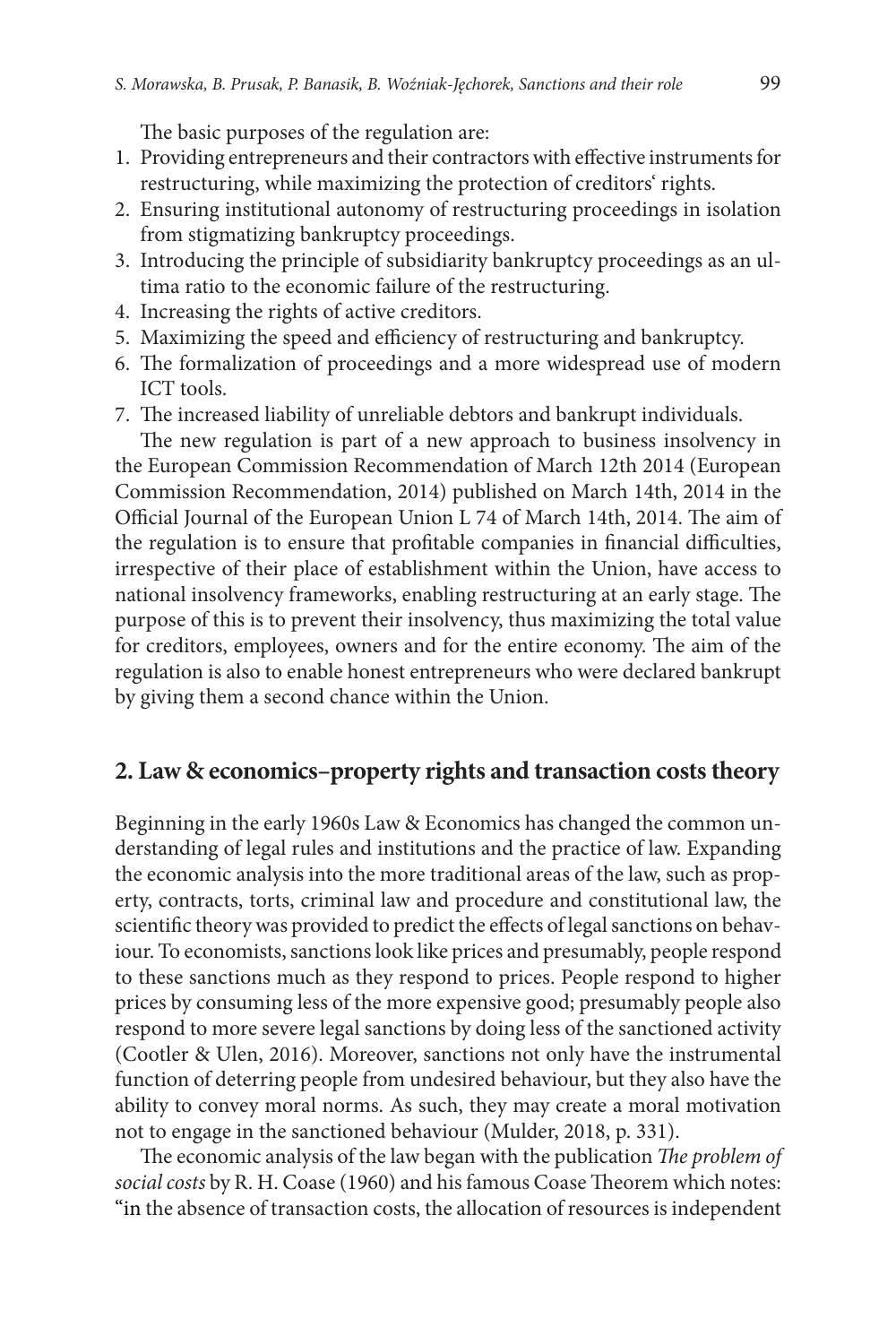of the distribution of property rights" (1960). This means that the distribution of property rights can be crucial to the efficient use of resources when transaction costs are not zero.

From a legal viewpoint property is a *bundle of rights*. These rights describe what people may and may not do with the resources they own: the extent to which they may possess, use, develop, improve, transform, consume, deplete, destroy, sell, donate, bequeath, transfer, mortgage, lease, loan, or exclude others from their property. Property rights can be defined here as the nature of sanctioned human behaviour (norms of behavior) (Furubotn and Pejovich, 1972). Such sanctioned behaviours allow people the right to use resources within the 'class of non-prohibited uses' (Alchian, 1965). Property rights are "[t]he rights of individuals to the use of resources… supported by the force of etiquette, social custom, ostracism and formal legally enacted laws supported by the states' power of violence or punishment" (Alchian, 1965, p. 129).

From the economic perspective an analysis is made of how alternative bundles of rights create incentives to use resources efficiently. An efficient use of resources maximizes the wealth of a nation. Differences in efficiency must depend on transaction costs, which are the costs of exchange. In this context the institutions are very important as a medium for reducing transaction costs and obtaining a greater efficiency in economic performance (North, 1992).

Referring to the differences between transaction costs and property rights theories, one characteristic is important to this research. Property rights theory views the sources of imperfections in the market as unclearly defined and/or insecure property rights (see Table 1). Unclearly defined property rights are the

| <b>Contents</b>                | Property rights theory                                                                                                      | <b>Transaction costs theory</b>                                                                          |
|--------------------------------|-----------------------------------------------------------------------------------------------------------------------------|----------------------------------------------------------------------------------------------------------|
| Unit of analysis               | Institution                                                                                                                 | Transaction                                                                                              |
| Focal dimension                | Property rights                                                                                                             | Various types of asset specificity                                                                       |
| Focal cost concern             | Externalities<br>Rent-seeking                                                                                               | Maladaptation<br>Holdup problems                                                                         |
| Contractual focus              | <i>Ex ante</i> property rights alloca-<br>tion and ex post distributional<br>conflicts                                      | Choice of (ex post) governance<br>mechanism                                                              |
| Theoretical orientation        | Comparative assessment                                                                                                      | Comparative assessment                                                                                   |
| Strategic intent               | Stakeholder view                                                                                                            | Shareholder view                                                                                         |
| Sources of market<br>frictions | Externalities, unclearly defined<br>and difficult to enforce property<br>rights (weak appropriability),<br>vested interests | Bounded rationality, uncer-<br>tainty, information asymmetry,<br>opportunism, and asset speci-<br>ficity |

**Table 1. General distinction among property rights and transaction costs theory**

Source: (Kim & Mahoney, 2005, p. 231).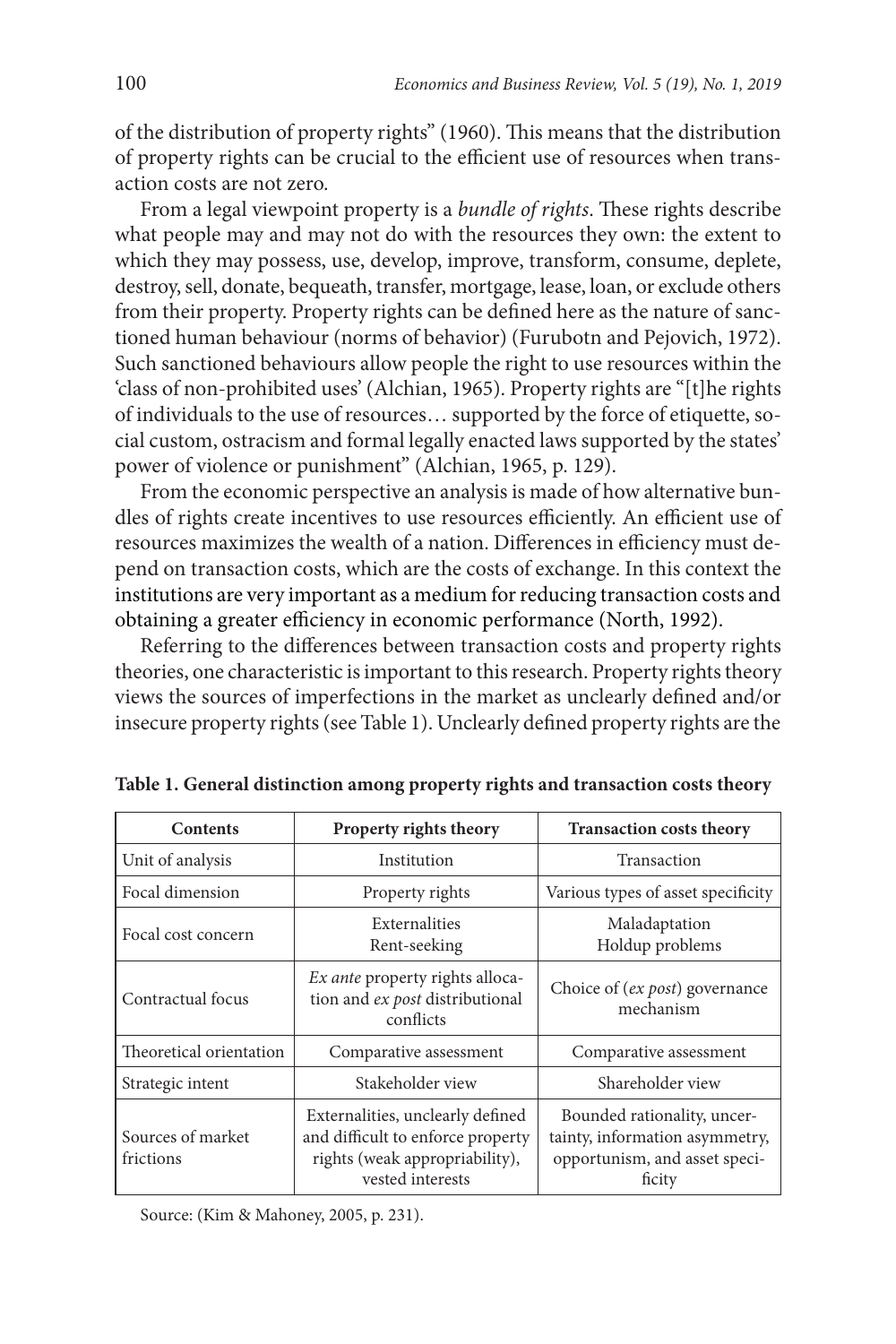rights that have not been assigned to the contractual party with the economic incentive and ability to maximize utilization of the resource, while insecure property rights are the rights that can be appropriated by others. Transaction cost theory adds a few more conceptual transaction characteristics, namely asset specificity and opportunism (see Table 1). Both theories note that there are some incentives or motives that can support unwanted behaviour also within the legal system.

One of the fundamental questions of property law is what are the remedies for the violation of property rights? This question concerns how a court should respond when a private person or the government interferes with someone's property rights. To answer this question the differences in efficiency of remedies (sanctions) which must depend on transaction costs are evaluated.

### **3. Judicial practice of sanctions in Poland**

#### **3.1. Data and methodology**

As part of the study of judicial practice in the area of application of sanctions the data was obtained from courts in the three largest districts in Poland (Wrocław-S1, Warsaw-S2 and Gdańsk-S3). The data for S1 and S2 districts was from 2004-2014 and for the S3 district was from 2005-2014. The method chosen for the study allowed an analysis of court practice in real conditions, including the number of applications for bankruptcy being dismissed due to the "poverty" of the bankruptcy estate and the sanctions applied by courts of art. 299 of the Commercial Companies Code, 586 of the Code of Commercial Companies, 300 Criminal Code, hereinafter referred to as the Penal Code, 301 Penal Code, 302 Penal Code and 373 Bankruptcy Law. Acquiring research material was particularly difficult because the courts do not keep any statistics on the sanctions applied in case of dismissal of the application for bankruptcy because of the "poverty" of the bankruptcy estate.

In the following stage the non-parametric *tau* Kendall test was used to study the correlation between the number of rejected applications and the sanctions from art. 300 of Criminal Code and art. 373 Bankruptcy Law. In the remaining cases the study of dependence was found to be warrantless due to the small number of observations and incomplete data.

Finally, the number of imposed bans in art. 373 of Bankruptcy Law to the number of dismissed petitions for declaration of bankruptcy pursuant to art. 13 of Bankruptcy Law was examined. A large percentage of applications filed by entrepreneurs in Poland for the declaration of bankruptcy is dismissed because of the "poverty" of the bankruptcy estate which means that they are submitted by entrepreneurs too late. Figure 1 presents the number of bankruptcy submissions made in bankruptcy courts and the substantive method of handling them.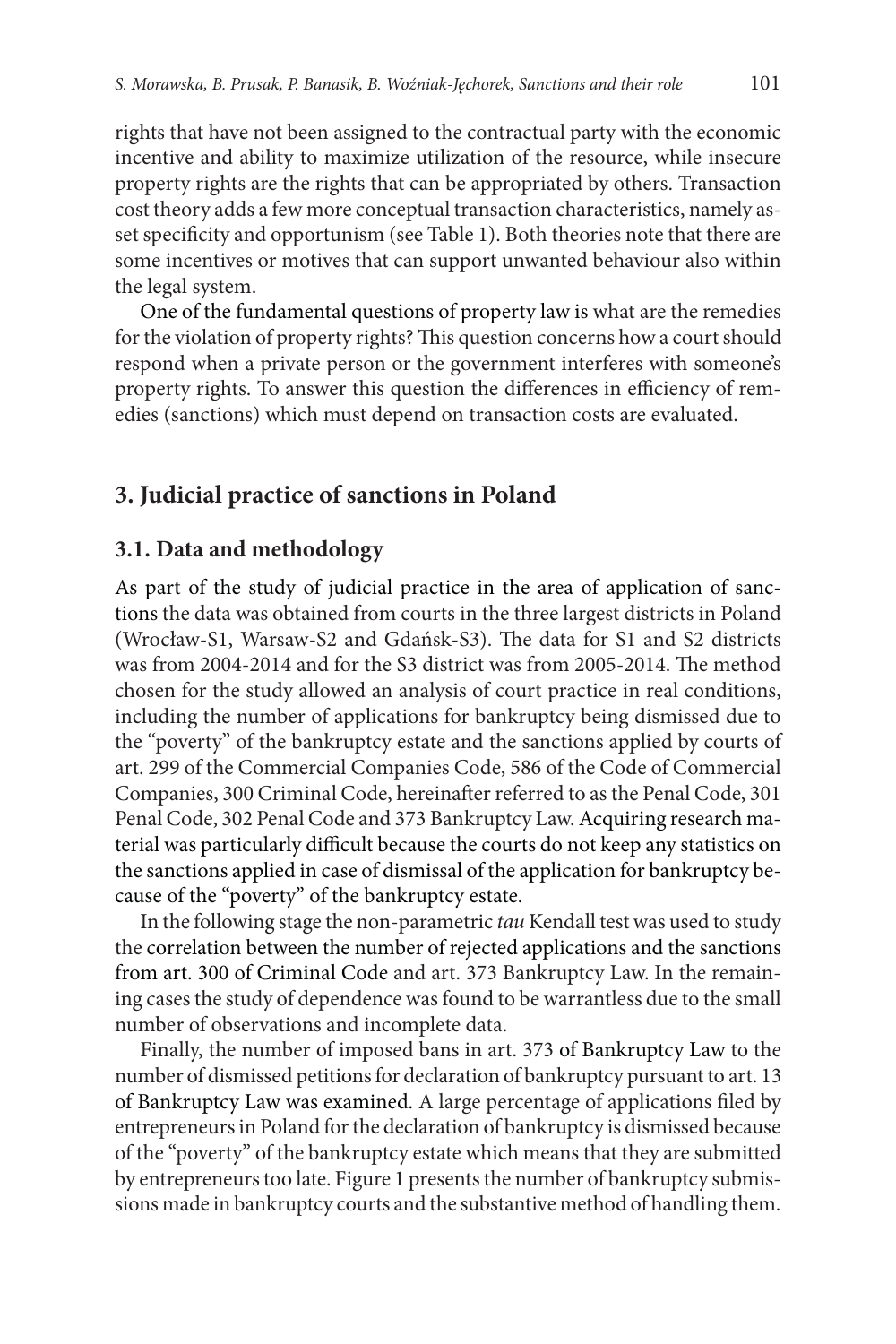

**Figure 1. Bankruptcy cases in district courts in 2004-2015** Source: Based on statistical data from the Ministry of Justice.

Dismissing applications is a method that is used in one third of the cases in the bankruptcy court. However, it should be noted that the Ministry of Justice has only been recording how many out of all dismissed petitions for bankruptcy are rejected due to poverty of bankruptcy estate since 2013. The available data indicates that the amount of dismissed bankruptcy claims due to the poverty of the bankruptcy estate in Poland, collated with the total declarations of bankruptcy in the group of entrepreneurs in 2013-2015, was equal to 24.4%; 24.32%; 26,04% (Bankruptcy, restructuring, b.d.). This is a large percentage which shows the low effectiveness of the bankruptcy system.

## **3.2. Dismissed applications for bankruptcy and sanctions: empirical researches**

As has been presented entrepreneurs who file for bankruptcy too late should be more negatively judged as they force the court to dismiss the bankruptcy submission in accordance with art. 13 Bankruptcy Law. Therefore, it is necessary to consider what determinants could have an impact on the fact that entrepreneurs will apply earlier for bankruptcy, and what the creditors would be able to recover. One of the deterrents (preventive) factors against belated filing for bankruptcy are the legislator's sanctions. In order to determine this the types and intensity of the court use of sanctions in such cases were checked. It should be emphasized that the data was not always complete which resulted from the lack of obligation for courts to register such information (see Table 2).

Based on the data presented in Table 2 it should be noted that:

1. The court was able to state the number of dismissed applications for bankruptcy under art. 13 of Bankruptcy Law only for the region of Gdańsk. In the remaining instances the courts only had information on the total number of dismissed applications for bankruptcy, regardless of the cause.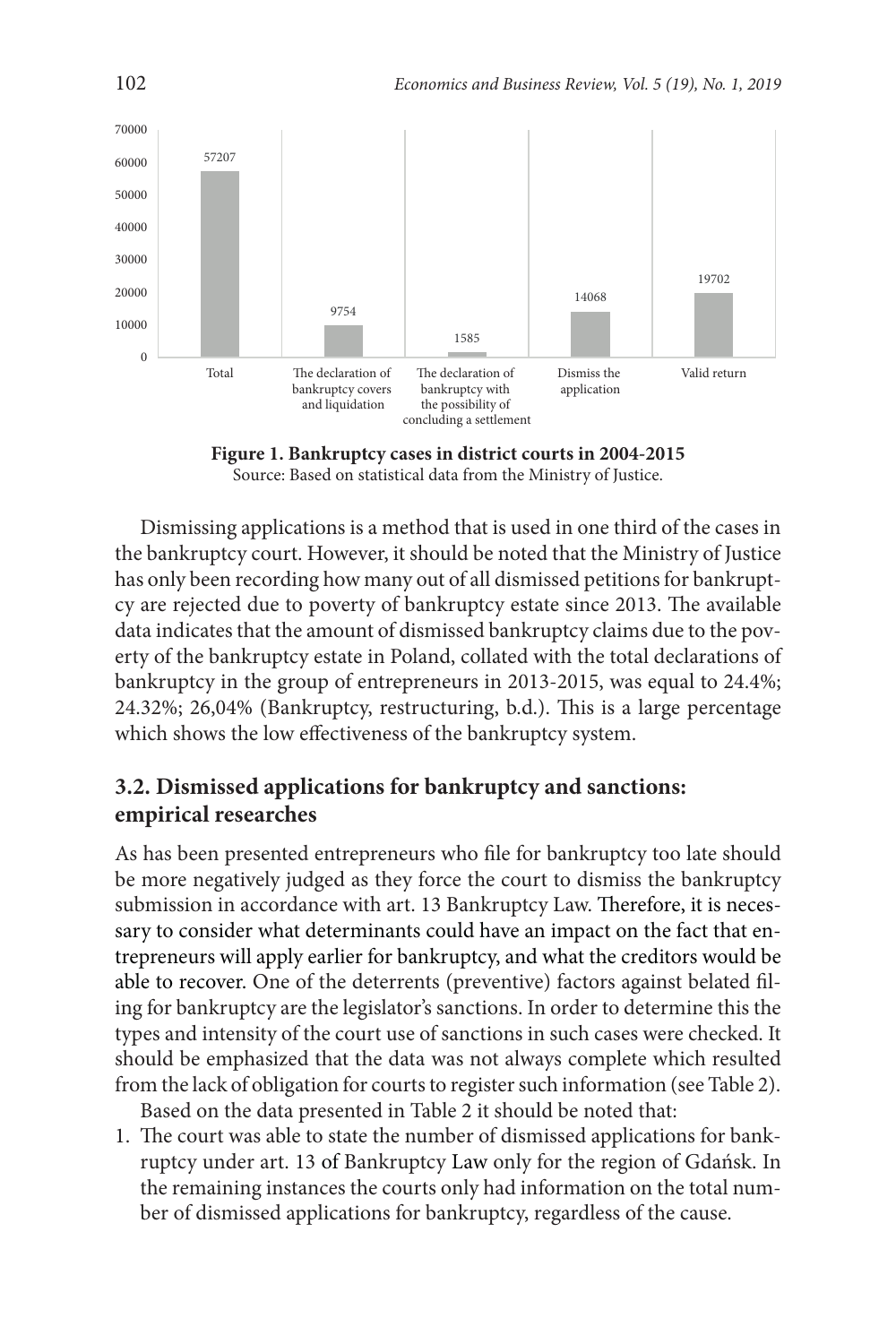Table 2. Dismissed applications for bankruptcy and sanctions for the area of Wrocław (S1), the District Court for the capital city of **Table 2. Dismissed applications for bankruptcy and sanctions for the area of Wrocław (S1), the District Court for the capital city of**  Warsaw (S2) and the Gdańsk area (S3) **Warsaw (S2) and the Gdańsk area (S3)**

| Contents                                                     | Area            | 2004           | 2005                     | 2006                     | 2007                     | 2008            | 2009                     | 2010                     | 2011                     | 2012           | 2013           | 2014           | sum             |
|--------------------------------------------------------------|-----------------|----------------|--------------------------|--------------------------|--------------------------|-----------------|--------------------------|--------------------------|--------------------------|----------------|----------------|----------------|-----------------|
| The number of indict-                                        | $\overline{S}$  | $\circ$        | $\circ$                  | $\overline{\phantom{0}}$ | $\sim$                   | $\circ$         | 3                        | $\overline{\mathcal{C}}$ | 3                        | $\circ$        | $\circ$        |                | $\overline{c}$  |
| ments under art. 586 of the                                  | $\mathcal{S}^2$ |                | $\mathcal{L}$            | 4                        | $\mathcal{L}$            | 3               | $\circ$                  | 4                        | 3                        | $\sim$         | $\overline{a}$ |                | 39              |
| Commercial Companies Code                                    | $\mathcal{S}$   | no data        | $\overline{\mathcal{C}}$ | $\overline{\phantom{0}}$ | 3                        | 3               | $\overline{\mathcal{C}}$ |                          | 4                        | $\sim$         | $\infty$       | $^{\circ}$     | 34              |
| The number of cases com-                                     | 51              | $\circ$        | $\circ$                  | $\circ$                  |                          | $\circ$         | $\circ$                  |                          | $\mathcal{L}$            | $\circ$        |                |                | $\circ$         |
| pleted with a conviction under<br>art. 586 of the Commercial | $\infty$        | $\circ$        | $\circ$                  | $\circ$                  | $\circ$                  | $\circ$         | 3                        | $\sim$                   |                          |                | $\sim$         | $\circ$        | $\supseteq$     |
| Companies Code                                               | $\mathcal{S}^2$ | no data        | $\circ$                  |                          |                          |                 | 3                        |                          | $\mathcal{L}$            | $\mathcal{L}$  | $\sim$         |                | $\overline{14}$ |
| The number of indictments                                    | 51              | 5              | $\Box$                   | $\circ$                  | $^{\circ}$               | 4               | 3                        | ${}^{\circ}$             | 4                        | 3              | $\circ$        | $\sim$         | $\infty$        |
| under art. 300 of Criminal                                   | $\infty$        | $\overline{ }$ | $\sim$                   | $\sigma$                 | $\Box$                   | $\overline{C}$  | $\mathbf{\sim}$          | $\circ$                  | $\sim$                   |                | 5              | 4              | 45              |
| Code                                                         | S3              | no data        | 50                       | 38                       | 34                       | $\overline{21}$ | $\overline{14}$          | 20                       | 50                       | $\overline{4}$ | 38             | 36             | 342             |
| The number of cases com-                                     | $\overline{S}$  | $\circ$        | 13                       | 4                        | $\overline{12}$          | 13              | $\overline{10}$          | $\circ$                  | $\overline{12}$          | $\overline{a}$ | 3              | $\overline{a}$ | 93              |
| pleted with a conviction under                               | S <sub>2</sub>  | $\circ$        | $\circ$                  | $\mathcal{L}$            | $\mathbf{\sim}$          | 3               | $\overline{\phantom{0}}$ | $\circ$                  | 5                        |                | $\circ$        | 4              | $\overline{18}$ |
| art. 300 of Criminal Code                                    | S <sub>3</sub>  | no data        | 33                       | 23                       | 24                       | $\overline{10}$ | $\overline{ }$           | $\overline{2}$           | $\overline{21}$          | 22             | 22             | 27             | 201             |
| The number of indictments                                    | $\overline{S}$  | $\circ$        |                          | $\circ$                  | $\overline{\mathcal{C}}$ | $\circ$         | $\circ$                  | $\circ$                  | $\circ$                  | $\circ$        | $\circ$        | $\circ$        | 3               |
| under art. 301 § 1 of the Penal                              | S <sub>2</sub>  | $\circ$        |                          | $\circ$                  | $\circ$                  | $\circ$         |                          |                          | $\circ$                  | $\circ$        |                | $\circ$        | 4               |
| Code                                                         | $\mathcal{S}^2$ | no data        |                          | $\circ$                  | $\circ$                  | $\circ$         | $\circ$                  |                          | $\overline{\phantom{0}}$ | $\sim$         | $\circ$        | $\circ$        | 5               |
| The number of completed                                      | $\overline{S}$  | $\circ$        | $\circ$                  | $\circ$                  |                          | $\circ$         | $\circ$                  | $\circ$                  | $\circ$                  | $\circ$        | $\circ$        | $\circ$        |                 |
| cases with a conviction under                                | S <sub>2</sub>  | $\circ$        | $\circ$                  | $\circ$                  | $\circ$                  |                 | $\circ$                  | $\circ$                  | $\circ$                  | $\circ$        | $\circ$        | $\circ$        |                 |
| art. 301 § 1 of the Penal Code                               | S <sub>3</sub>  | no data        | $\circ$                  | $\circ$                  | $\circ$                  |                 |                          | $\circ$                  |                          | $\circ$        | $\circ$        |                | 4               |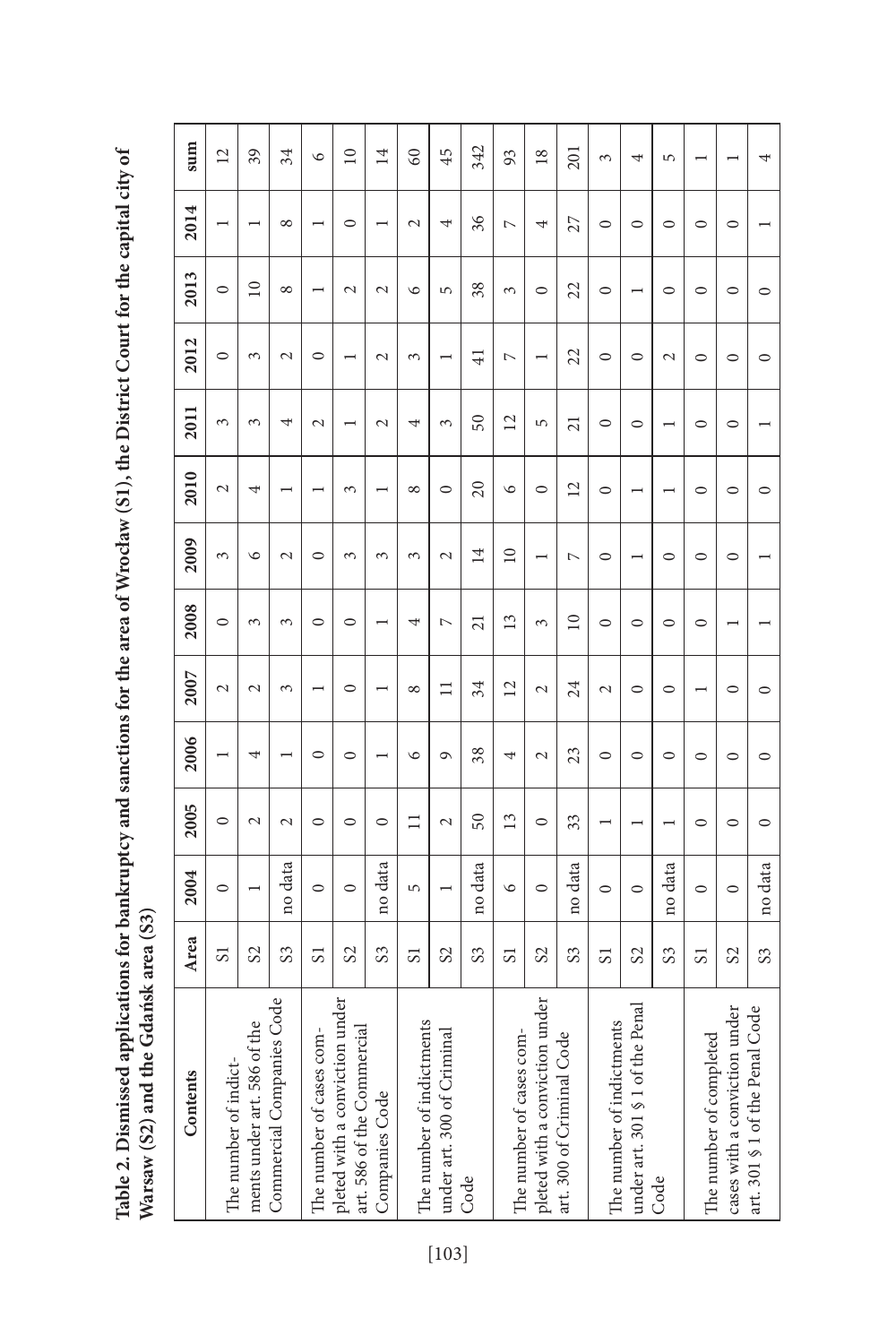| The number of indictments       | $\overline{S}$  | $\circ$ | $\circ$ | $\circ$ | $\circ$ | $\circ$ | $\circ$       | $\circ$ | $\circ$       | $\circ$       | $\circ$                  | $\circ$       | $\circ$         |
|---------------------------------|-----------------|---------|---------|---------|---------|---------|---------------|---------|---------------|---------------|--------------------------|---------------|-----------------|
| under art. 301 § 2 of the Penal | S <sub>2</sub>  | $\circ$ | $\circ$ | $\circ$ | 0       | $\circ$ | $\mathcal{L}$ | $\circ$ | $\circ$       | $\circ$       | $\circ$                  | $\circ$       | $\mathcal{L}$   |
| Code                            | S <sub>3</sub>  | no data | $\circ$ | $\circ$ | $\circ$ | $\circ$ | 3             | $\circ$ | $\circ$       |               | $\circ$                  | $\circ$       | 4               |
| The number of cases com-        | $\overline{S}$  | $\circ$ | $\circ$ | $\circ$ | $\circ$ | $\circ$ | $\circ$       |         | $\circ$       | $\circ$       | $\circ$                  | $\circ$       |                 |
| pleted with a conviction under  | S <sub>2</sub>  | $\circ$ | $\circ$ | $\circ$ | $\circ$ | $\circ$ | $\circ$       | $\circ$ | $\circ$       | $\circ$       | $\circ$                  | $\circ$       | $\circ$         |
| art. 301 § 2 of the Penal Code  | S <sub>3</sub>  | no data | $\circ$ | $\circ$ | $\circ$ | $\circ$ | $\circ$       | $\circ$ | $\circ$       | $\circ$       | $\circ$                  | $\circ$       | $\circ$         |
| The number of indictments       | 51              | $\circ$ | $\circ$ | $\circ$ | $\circ$ | $\circ$ | $\circ$       |         | $\circ$       | $\circ$       | $\circ$                  | $\circ$       |                 |
| under art. 301 § 3 of the Penal | S <sub>2</sub>  | $\circ$ | $\circ$ | $\circ$ | 0       | $\circ$ |               | $\circ$ | $\circ$       | $\circ$       | $\overline{\phantom{0}}$ | $\circ$       | $\sim$          |
| Code                            | S <sub>3</sub>  | no data | $\circ$ | $\circ$ | $\circ$ | $\circ$ | $\circ$       | $\circ$ | $\circ$       | $\circ$       | $\circ$                  | $\circ$       | $\circ$         |
| The number of cases com-        | $\overline{S}$  | $\circ$ | $\circ$ | $\circ$ | $\circ$ | $\circ$ | $\circ$       | $\circ$ | $\circ$       | $\circ$       | $\circ$                  | $\circ$       | $\circ$         |
| pleted with a conviction under  | $\mathcal{S}^2$ | $\circ$ | $\circ$ | $\circ$ | $\circ$ | $\circ$ | $\circ$       | $\circ$ | $\circ$       | $\circ$       | $\circ$                  | $\circ$       | 0               |
| art. 301 § 3 of the Penal Code  | S3              | no data | $\circ$ | $\circ$ | $\circ$ | $\circ$ | $\circ$       | $\circ$ | $\circ$       | $\circ$       | $\circ$                  | $\circ$       | 0               |
| The number of indictments       | 51              | $\circ$ | $\circ$ | $\circ$ | $\circ$ | $\circ$ | $\circ$       | $\circ$ | $\mathcal{L}$ | $\circ$       | $\circ$                  | $\circ$       | $\mathbf{\sim}$ |
| under art. 302 of Criminal      | $\infty$        | $\circ$ | $\circ$ | $\circ$ | $\circ$ | $\circ$ |               | $\circ$ | $\circ$       | $\circ$       | $\circ$                  | $\circ$       |                 |
| Code                            | $\mathcal{S}$   | no data | $\circ$ | $\circ$ | $\circ$ | $\circ$ | $\circ$       |         | 3             | $\mathcal{L}$ | $\overline{\mathcal{C}}$ | $\mathcal{L}$ | $\supseteq$     |
| The number of cases com-        | 51              | $\circ$ | $\circ$ | $\circ$ | $\circ$ | $\circ$ | $\circ$       | $\circ$ | $\mathcal{L}$ | $\circ$       | $\circ$                  | $\circ$       | $\sim$          |
| pleted with a conviction under  | $\infty$        | $\circ$ | $\circ$ | $\circ$ | $\circ$ | $\circ$ |               | $\circ$ | $\circ$       | $\circ$       | $\circ$                  | $\circ$       |                 |
| art. 302 of Criminal Code       | S <sub>3</sub>  | no data | $\circ$ | $\circ$ | $\circ$ | $\circ$ | $\circ$       |         |               |               | $\circ$                  | $\circ$       | 3               |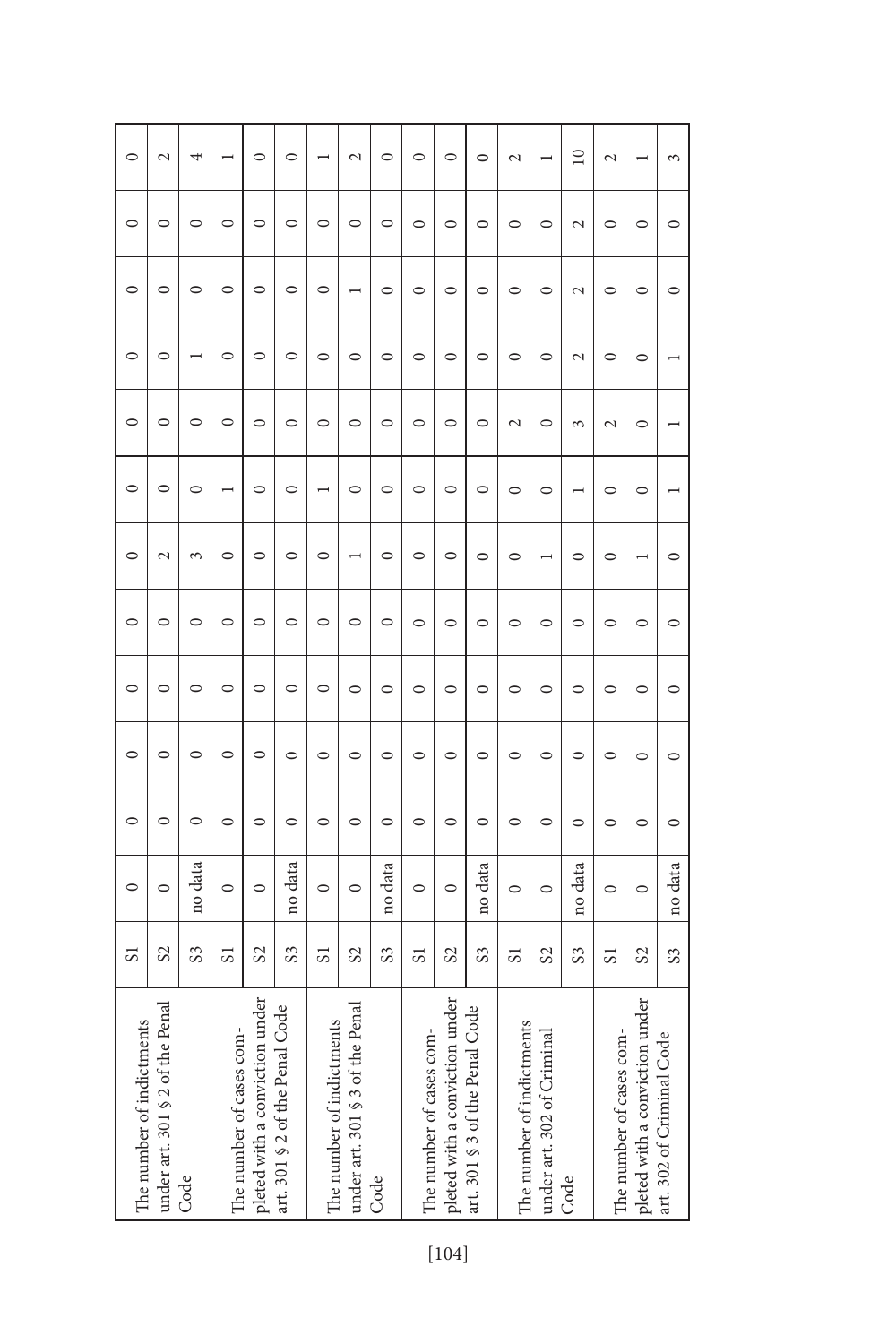| 331                       | 211                         | 161                    | no data                   | 1129                          | 284                       | 524                      | 14891                                                                                              | 609                                                                                                               |
|---------------------------|-----------------------------|------------------------|---------------------------|-------------------------------|---------------------------|--------------------------|----------------------------------------------------------------------------------------------------|-------------------------------------------------------------------------------------------------------------------|
| 51                        | $\overline{\mathcal{E}}$    | $\overline{c}$         | no data                   | 341                           | 93                        | 68                       | 1661                                                                                               | 62                                                                                                                |
| 26                        | 51                          | 39                     | no data                   | 389                           | 73                        | $\approx$                | 1741                                                                                               | 65                                                                                                                |
| 25                        | 22                          | 24                     | no data                   | 302                           | 95                        | 53                       | 1561                                                                                               | 72                                                                                                                |
| 47                        | 25                          | $\overline{19}$        | no data                   | 97                            | 23                        | 46                       | 1291                                                                                               | 67                                                                                                                |
| 24                        | $\overline{15}$             | $\overline{c}$         |                           |                               | no data                   | $\Im$                    | 1681                                                                                               | $\overline{8}$                                                                                                    |
| $\overline{16}$           |                             | 5                      | no data   no data         | no data   no data             | no data                   | 33                       | 1211                                                                                               | 69                                                                                                                |
| $\overline{15}$           | $\overline{2}$              | ᡋ                      | no data                   |                               | no data                   | 27                       | 601                                                                                                | 36                                                                                                                |
| 24                        | $\overline{14}$             | $\overline{14}$        | no data no data           | no data   no data   no data   | no data   no data         | 17                       | 731                                                                                                | 33                                                                                                                |
| 39                        | 24                          | $\frac{8}{2}$          |                           |                               |                           | $\overline{\mathcal{E}}$ | 851                                                                                                | 52                                                                                                                |
| 44                        | 35                          | ᡋ                      | no data   no data         | no data no data               | no data                   | 54                       | 1261                                                                                               | 72                                                                                                                |
| 20                        | ∞                           | no data                |                           |                               | no data                   | $\Im$                    | 2301                                                                                               | no data                                                                                                           |
| 51                        | S2                          | S3                     | 5                         | $\mathcal{S}$                 | S                         | 5                        | $\mathcal{S}$                                                                                      | $\mathcal{S}^2$                                                                                                   |
| The number of bans issued | from art. 373 of Bankruptcy | Law (number of people) | The number of cases adju- | dicated under art. 299 of the | Commercial Companies Code | The number of dismissed  | applications for declaration of<br>bankruptcy including those<br>from art. 13 of Bankruptcy<br>Law | bankruptcy pursuant to art. 13<br>applications for declaration of<br>The number of dismissed<br>of Bankruptcy Law |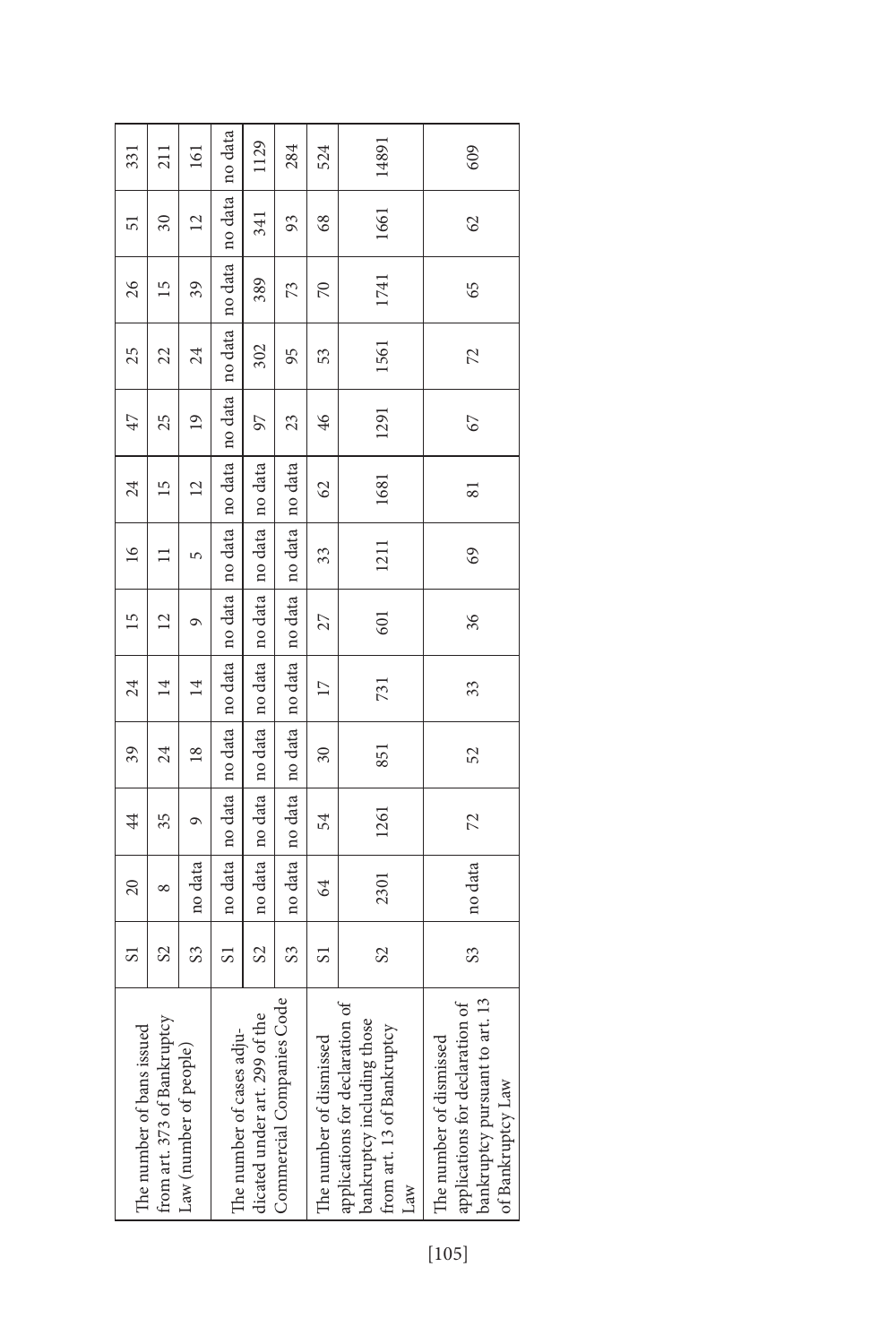2. Sanctions are most often applied: from art. 300 of Criminal Code and art. 373 of Bankruptcy Law. The data for sanctions under art. 299 of the Code of Commercial Companies is incomplete.

In the following stage the non-parametric *tau* Kendall test was used to study the correlation between the number of rejected applications and the sanctions from art. 300 of Criminal Code and art. 373 of Bankruptcy Law. In the remaining cases the study of dependence was found to be warrantless due to the insignificant number of observations and incomplete data. The total number of dismissed applications for bankruptcy was taken into account in the case of Wrocław and Warsaw whereas the number of dismissed petitions for bankruptcy in Gdańsk was based on art. 13 of Bankruptcy Law. The analysis was carried out with two variants, i.e. without a time shift and with a time shift of one year of sanctions in relation to remote applications. This approach results from the fact that proceedings involving the imposition of sanctions take a lot of time and it is unlikely for a sentence to be passed in the same year as the dismissal of a bankruptcy application. The significance level has been constituted as  $\alpha$  = 0.05. The results are presented in Table 3.

| <b>Contents</b>                                                                                                          | The number of bans<br>issued from art. 373<br>of Bankruptcy Law                    | The number of<br>indictments under<br>art. 300 of Criminal<br>Code                    | The number of<br>cases completed<br>with a conviction<br>under art. 300 of<br><b>Criminal Code</b> |
|--------------------------------------------------------------------------------------------------------------------------|------------------------------------------------------------------------------------|---------------------------------------------------------------------------------------|----------------------------------------------------------------------------------------------------|
|                                                                                                                          | Region - Wrocław - S1                                                              |                                                                                       |                                                                                                    |
| The number of dis-<br>missed applications for<br>bankruptcy                                                              | $tau$ Kendall = 0.257<br>(0.944)<br>$p$ -value = 0.271<br>(0,000)<br>$N = 11(10)$  | tau Kendall = $-0.094$<br>$(-0.023)$<br>$p$ -value = 0.686<br>(0.925)<br>$N = 11(10)$ | tau Kendall = $-0.396$<br>$(-0.138)$<br>$p$ -value = 0.089<br>(0.578)<br>$N = 11(10)$              |
|                                                                                                                          | Region - the capital city of Warsaw - S2                                           |                                                                                       |                                                                                                    |
| The number of dis-<br>missed applications for<br>bankruptcy                                                              | tau Kendall = $-0.037$<br>(0.854)<br>$p$ -value = 0.875<br>(0,000)<br>$N = 11(10)$ | tau Kendall = $-0.426$<br>$(-0.135)$<br>$p$ -value = 0.068<br>(0.587)<br>$N = 11(10)$ | tau Kendall = $-0.452$<br>$(-0.047)$<br><i>p</i> -value = $0.053$<br>(0.849)<br>$N = 11(10)$       |
|                                                                                                                          | Region - Gdańsk - S3                                                               |                                                                                       |                                                                                                    |
| The number of dis-<br>missed applications for<br>declaration of bank-<br>ruptcy pursuant to art.<br>13 of Bankruptcy Law | tau Kendall = $0.000$<br>(0.571)<br>$p$ -value = 1.000<br>(0.032)<br>$N = 10(9)$   | tau Kendall = $0.184$<br>(0.6)<br>$p$ -value = 0.459<br>(0.024)<br>$N = 10(9)$        | tau Kendall = $-0.159$<br>(0.114)<br>$p$ -value = 0.522<br>(0.668)<br>$N = 10(9)$                  |

**Table 3. The results of a correlation analysis between dismissed applications and selected sanctions (without a time shift and with a time shift)**

Note: The results with a time shift are given in brackets.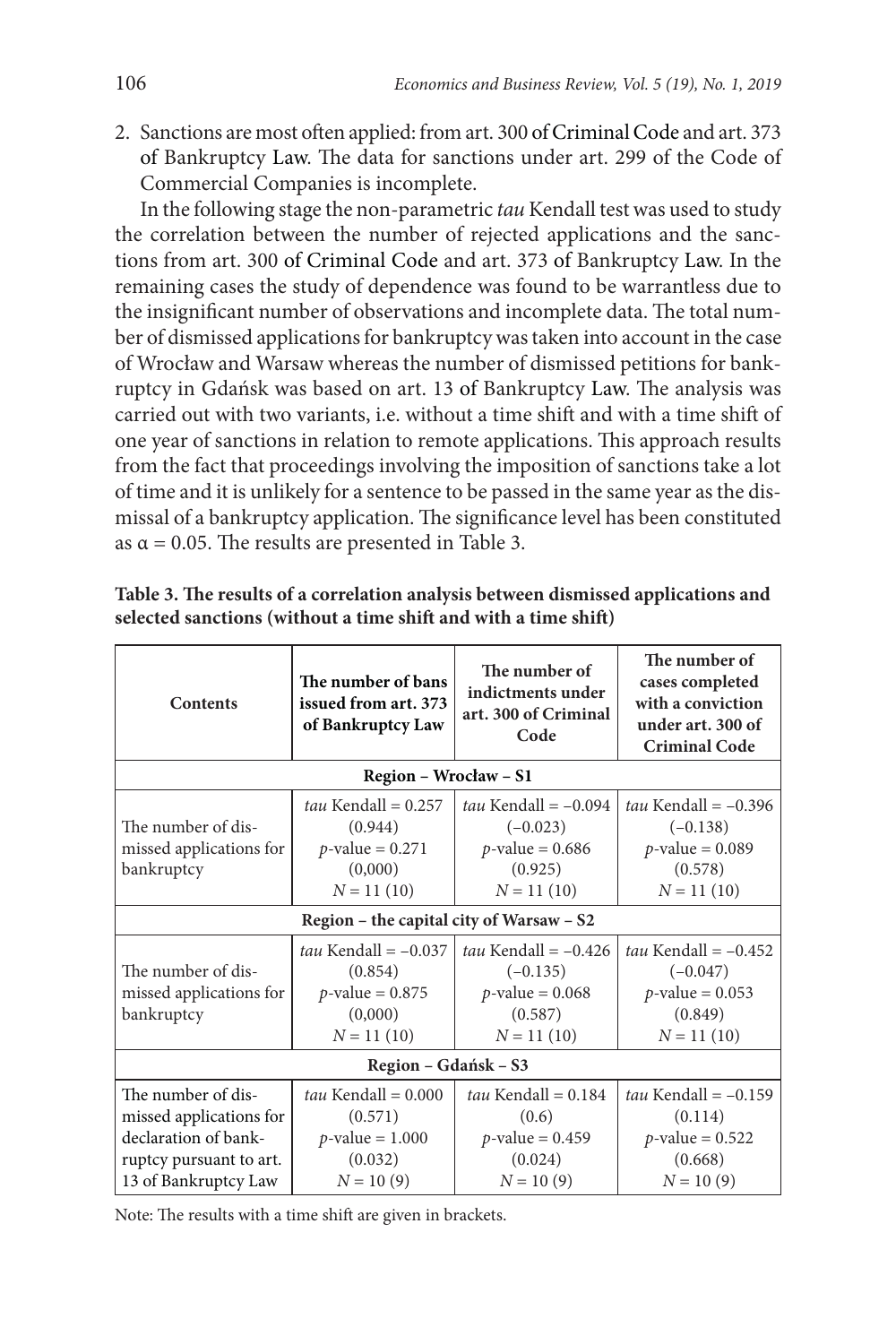According to these results (Table 3) it can be concluded that there is a statistically significant relationship between the number of dismissed applications for bankruptcy and the number of bans in the next year from art. 373 of Bankruptcy Law in each region. Apart from one exception no relationship was found between the number of dismissed applications and sanctions under art. 300 of the Penal Code (the exception is the area of Gdańsk and the relationship between the number of dismissed applications and the number of indictments submitted in the following year from art. 300 of the Penal Code).

Finally, a study was made of the number of imposed bans in art. 373 of Bankruptcy Law to the number of dismissed petitions for declaration of bankruptcy pursuant to art. 13 of Bankruptcy Law. The analysis was conducted only for the Gdańsk region, as this area was the only one with available data (see Figure 2).



**Figure 2. Relationship between the number of bans issued under art. 373 of Bankruptcy Law and the total number of dismissed applications filed in the previous year for declaration of bankruptcy pursuant to art. 13 of Bankruptcy Law (area–Gdańsk-S3)**

Figure 2 shows that these shares are diversified in individual periods with only one exceptionally being equal to more than 50%. This means that a relatively small proportion of insolvent debtors who have filed for bankruptcy too late are punished with a ban on doing business. Many of them do not suffer the consequences.

#### **3.3. Findings**

The results of the empirical research show that Polish entrepreneurs postpone applying for bankruptcy hoping to overcome financial difficulties. In the case of limited liability companies, which separate ownership from management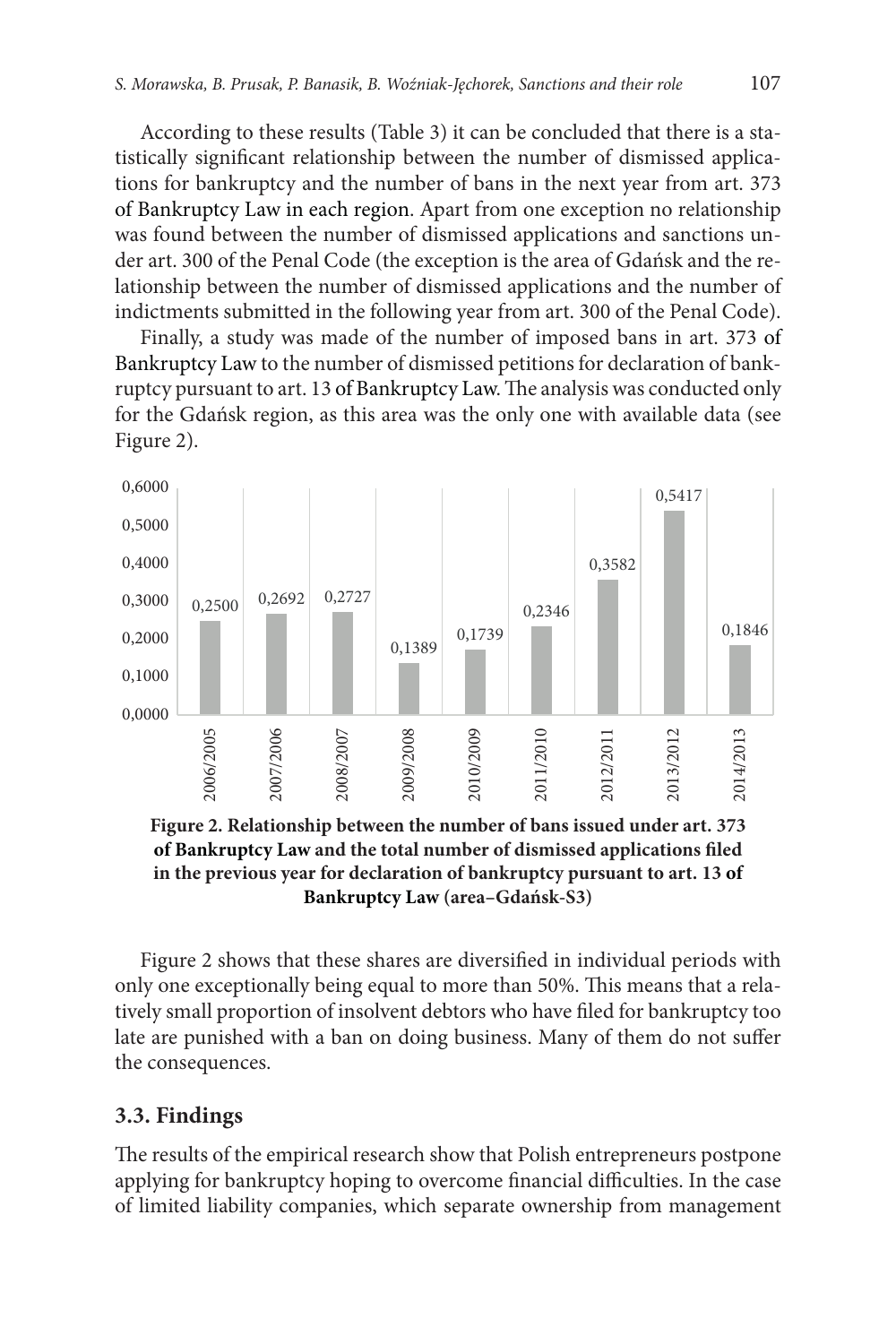functions obliging board members to submit a declaration of bankruptcy may contradict the objectives set by the owners, i.e. maintaining the enterprise and jobs thereof. They do not submit such applications thus risking their personal responsibility (often unknowingly). Sometimes it is also the case that entrepreneurs are not even aware of the obligation to submit an application for bankruptcy in such a short time, or about its meaning.

The aim of the study conducted in this section was to analyze the functioning sanctions. Data analysis concludes that:

- 1. The court was only able to state the number of dismissed petitions for declaration of bankruptcy pursuant to art. 13 of Bankruptcy Law. in District S3. In the other districts courts only had information on the total number of dismissed applications for bankruptcy irrespective of the reason.
- 2. Sanctions are most often applied: from art. 300 of Criminal Code and art. 373 of Bankruptcy Law. The data regarding art. 299 of the Code of Commercial Companies is incomplete.
- 3. There is a correlation between the number of dismissed applications for bankruptcy and the number of bans in the year succeeding (art. 373 of Bankruptcy Law).
- 4. Courts applied sanctions under art. 373 of Bankruptcy Law only to the insolvent entrepreneurs that had a record of the bankruptcy estate. (Depending on the year, the share of the number of bans issued under art. 373 of Bankruptcy Law in the total number of dismissed applications filed in the previous year for bankruptcy under art. 13 of Bankruptcy Law in the area of Gdansk ranged from 13.89% to 54.17%). Based on the data it can also be presumed that other sanctions are applied relatively rarely.

The results of the research initially indicate the following practice undertaken by both creditors and debtors. In the event of the dismissal of a bankruptcy application due to the poverty of the bankruptcy estate creditors demand a ruling in the bankruptcy court against the persons prohibiting the running of a business. These people delay the filing of an application for bankruptcy discouraged by the possibility of satisfying the creditors. It should be added that the prohibition decision depends on their activity as the court does not act ex officio in this respect. However, in the event of threatening insolvency or bankruptcy, debtors thwart and deplete the satisfaction of their creditor by removing, hiding, disposing of, donating, destroying and physically or otherwise encumbering property by a mortgage or damaging it. It should also be noted that sanctions are applied by the courts relatively rarely, which negatively affects the implementation of the preventive function. As a result, many insolvent entrepreneurs prefer to take the risk of not filing for bankruptcy within the statutory period while others may do this unknowingly (as a result of ignorance of the law).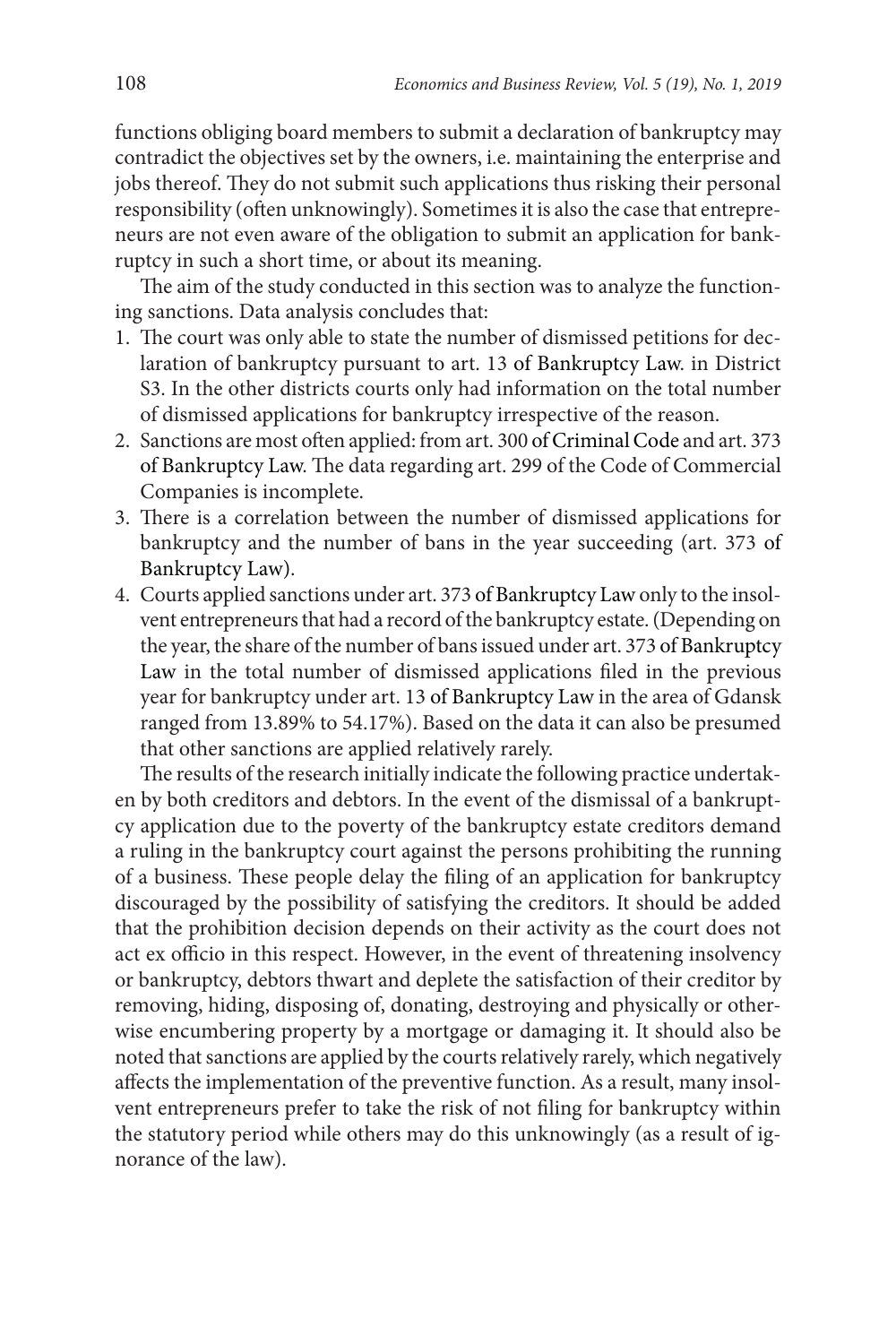### **Conclusions**

An efficiently functioning bankruptcy regulation system should ensure maximum reduction of the duration of bankruptcy proceedings and the quickest possible recovery by the creditors of their claims from the assets of the insolvent entrepreneur. Failure to meet this condition has a negative impact on the functioning of the economic system without eliminating from the market economy entities disrupting its proper functioning and delaying the satisfaction of creditors by insolvent debtors. Bankruptcy law which operates at the junction of economics, social policy and criminal law, should be an expression of the values adhered to by society. Sanctions adapted to the chosen bankruptcy model should be possible to enforce.

The differences in bankruptcy regulations are far-reaching across the European Union (EU), even though the principle of universality is contained within the Regulation of the European Parliament and of the Council (EU) No. 2015/848 of May 20th 2015 on bankruptcy proceedings (Journal of Laws UE L 141 of 05/06/2015) along with the decision to initiate proceedings for bankruptcy in any other Member State without the need to comply with any formalities, or the effects that result from the law of the State where proceedings are started. These differences result from different legal traditions and different approaches to business failure.

In Common Law the failure to run a business successfully and the related loss of financial liquidity is treated as an inherent risk of all activities. Legal systems regulate bankruptcy not only in terms of creditor interest but also in terms of the interests of insolvent entrepreneur. The interest of an insolvent entrepreneur comes down to a quick and lawful cessation of economic activity, which has ceased to be profitable. It allows the possibility to close the activity and start a new business. The interest of an insolvent entrepreneur is also the restructuring of the company and the possibility of continuing in business. In turn the interest of creditors is to recover as many claims as possible from the insolvent entrepreneur. That is why the creditors are more interested in the quick liquidation of an insolvent entrepreneur. Due to the lack of economic competence of judges dealing with bankruptcy and restructuring advisors the creditor may be reluctant to request a restructuring through the courts.

Under the influence of Anglo-Saxon solutions, especially Chapter 11 of US bankruptcy law and systematic studies of the effectiveness of bankruptcy institutions in the EU Member States, the European Commission in the Communication from the Commission to the Council, the European Parliament, the European Economic and Social Committee and the Committee of the Regions COM (2007) 584 final–recommend that the focus should not be on bankruptcy law but on the liquidation of endangered enterprises and primarily–on restructuring. Similarly, the European Commission Recommendation (2014) stressed that viable enterprises with financial difficulties, irrespective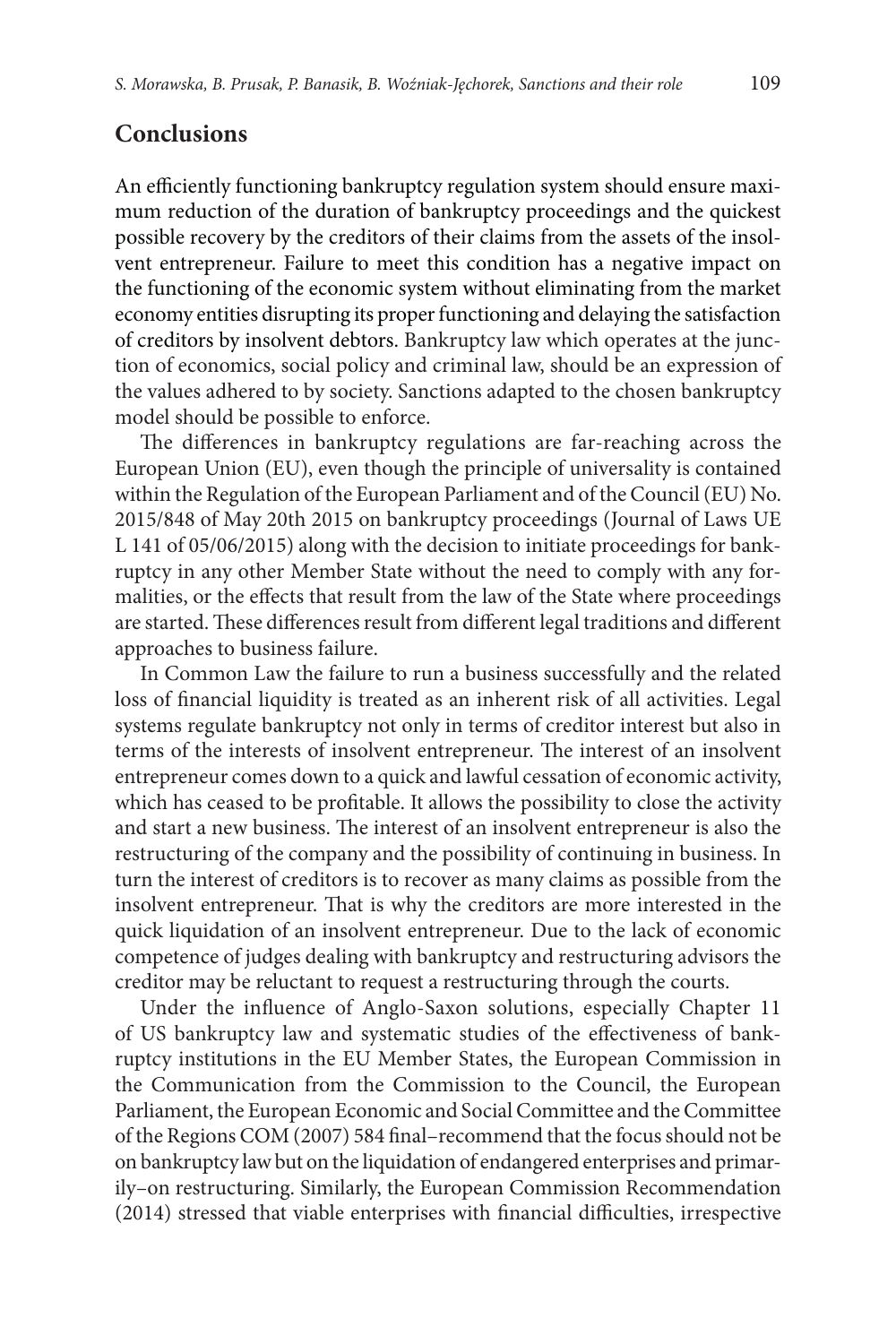of their place of establishment within the Union, should have access to national insolvency frameworks, enabling restructuring at an early stage. This was to prevent their insolvency, ensuring the maximization of the total value of creditors, employees, owners and the economy as a whole. The aim of the recommendation was also to allow honest entrepreneurs who were declared bankrupt to get a second chance within the Union. Balancing the conflicting interests of creditors and their debtors by reforming the bankruptcy law is, therefore, a valid issue.

Currently, however, there are still major differences in the axiology of bankruptcy law in Europe. Legal systems operating in the EU have so far been aimed at liquidating the bankruptcy estate and safeguarding creditors as well as at maintaining the bankrupt enterprise and jobs. Traditionally the purpose of bankruptcy proceedings was to obtain maximum proceeds from the liquidation of the debtor's assets and to divide them proportionally among creditors. The bankruptcy law from 2003 was primarily intended to protect the interests of other entrepreneur-creditors, who, by creating the possibility of deferred payment, had the right to expect that they would be able to recover at least a part of their receivables if they were unable to pay their debts. The initial role of insolvency was to help the lenders in collecting money from the debtor where the usual mechanisms securing this had failed, and its function was to enforce, punish and deter (Prusak, 2011). Insolvency was perceived as a pathology, an instrument to eliminate inefficient entrepreneurs from the market, a synonym for bankruptcy.

During the study in Poland the bankruptcy and reorganization law was in force under the pro-creditor's model. In business practice entrepreneurs filed applications for bankruptcy too late when the debtor's assets were not even sufficient to cover the costs of the proceedings. This is evidenced by the large number of dismissed applications for bankruptcy.

The results of the study indicate that the bankruptcy law provides a number of sanctions for applying for bankruptcy after the deadline. These constitute an important component of transaction costs in pursuing contract rights in the event of an entrepreneur's insolvency–the debtor. In practice, however, sanctions do not counteract the seizure by creditors of an insolvent entrepreneur's assets–the debtor–and they are not enforced. This means that creditors do not recover their receivables because the bankruptcy court is forced to dismiss the bankruptcy petition. The sanction system is ineffective. Its effectiveness is solely dependent on adherence to bankruptcy law by the participants in the economy. A significant problem in establishing law in Poland is shortterm vision and a lack of a targeted, preempted perspective of the legal protection model that is well-defined and cohesive for the interest groups of the purpose of the regulation. The lack of effectiveness of the proposed solutions causes frequent amendment to bankruptcy law with no concern for the possibility of its implementation in the court practice.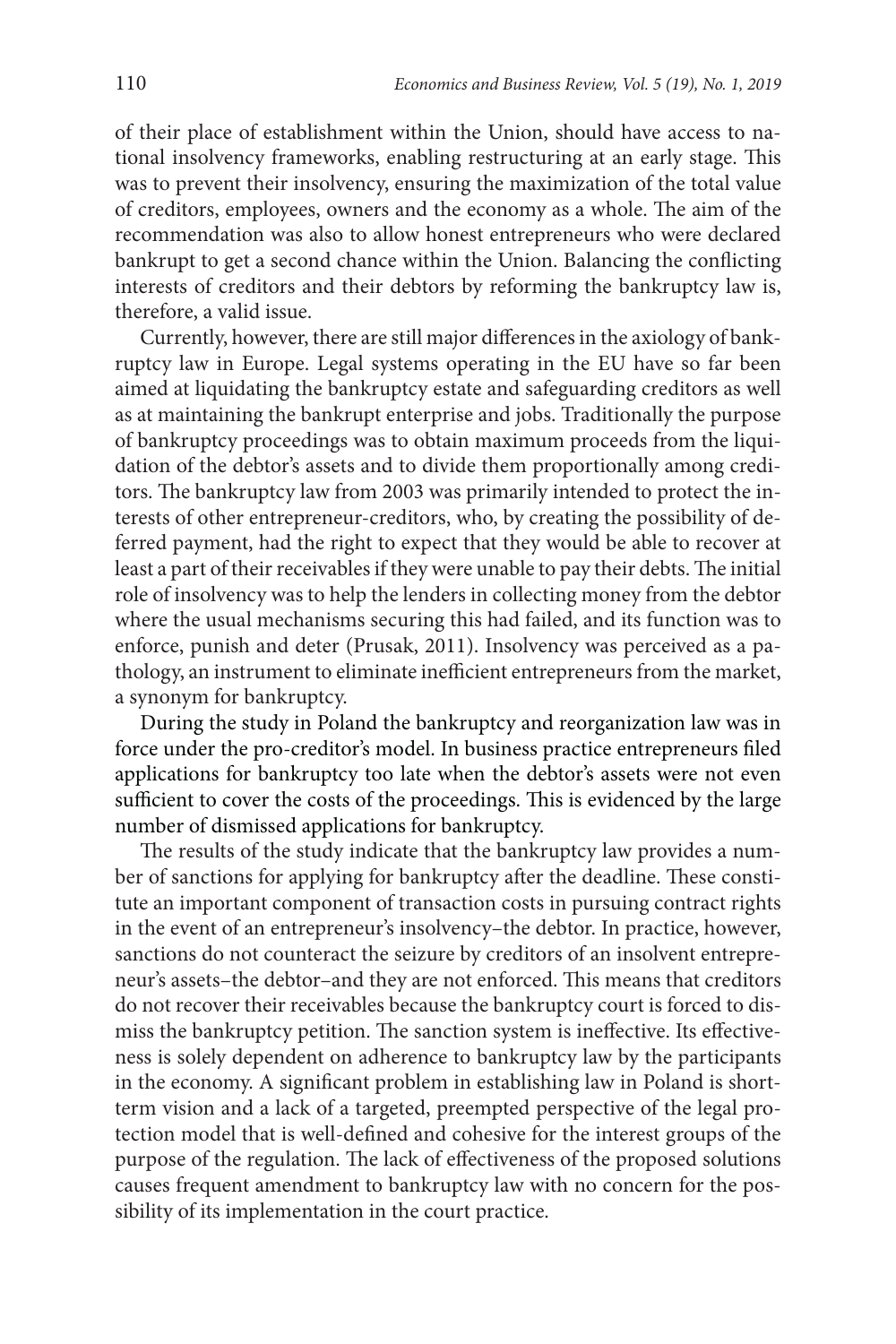There is a lack of research on the effectiveness of sanctions intended to ensure the implementation of regulatory objectives set by the legislator. The lawmaking process should be based on an objective assessment of the effects of any regulation. There are still no independent control centers for think-bank bankruptcy institutions in the area examined that could monitor the process of implementing the right to court practice or research into its effectiveness and efficiency. The bankruptcy system does not contribute to the development of entrepreneurship as it should, and economic and financial environments maintain that the legal framework created by bankruptcy law has many weaknesses. In reality dysfunctional regulations and the length of proceedings do not effectively contribute to the return of value to creditors from the perspective of costs and time. The lack of a broader view of this issue is caused by national legislators leading to the repetition of errors before reforms in other countries (e.g. a too restrictive approach to bankruptcy, excessive criminalization, excessive formalism, a lack of predictability of proceedings).

According to the World Bank there is no single, generally applicable reform matrix. Only a regulation that can be fully implemented in economic and judicial practice can be an effective measure to improve the efficiency of bankruptcy proceedings. The proceedings aimed at debt restructuring bring good results only in countries that have adequate infrastructure–experienced judges and lawyers, as well as a fully developed market, in which the assets of the reorganized enterprise can be quickly liquidated. From an economic point of view the World Bank found that the highest recovery rate in countries that are well-off is guaranteed by a moderate simplification of liquidation processes and in countries that are poor-effective debt recovery. Therefore, judicial practice is the key to assessing the effectiveness of the model adopted for bankruptcy proceedings (World Bank, 2015). The research carried out for the purposes of this article will fulfill these recommendations.

### **References**

- Alchian, A. A. (1965). Some economics of property rights. *Il Politico*, 30, 816–829 (reprinted in Alchian A. A. (Ed.) (1997). *Economic Forces at Work* (pp. 127-149). Indianapolis: Liberty Fund).
- Allerhand, M. (1937). *Prawo upadłościowe. Prawo o postępowaniu układowem.* Warszawa: Księgarnia F. Hoesicka.
- Anderson, T. L., & Hill P. J. (1975). The evolution of property rights: A study of the American West. *Journal of Law and Economics*, *18*, 163-179.
- Babiarz-Mikulska, K., Czapracka, A., & Morawska, S. (2012). *Ocena efektywności procedur upadłościowych wobec przedsiębiorców. Aspekty prawne, ekonomiczne i organizacyjne.* Warszawa: Difin.
- *Bankruptcy, restructuring and restructuring proceedings*. Retrieved September 6, 2017 from https://isws.ms.gov.pl/pl/baza-statystyczna/opracowania-wieloletnie/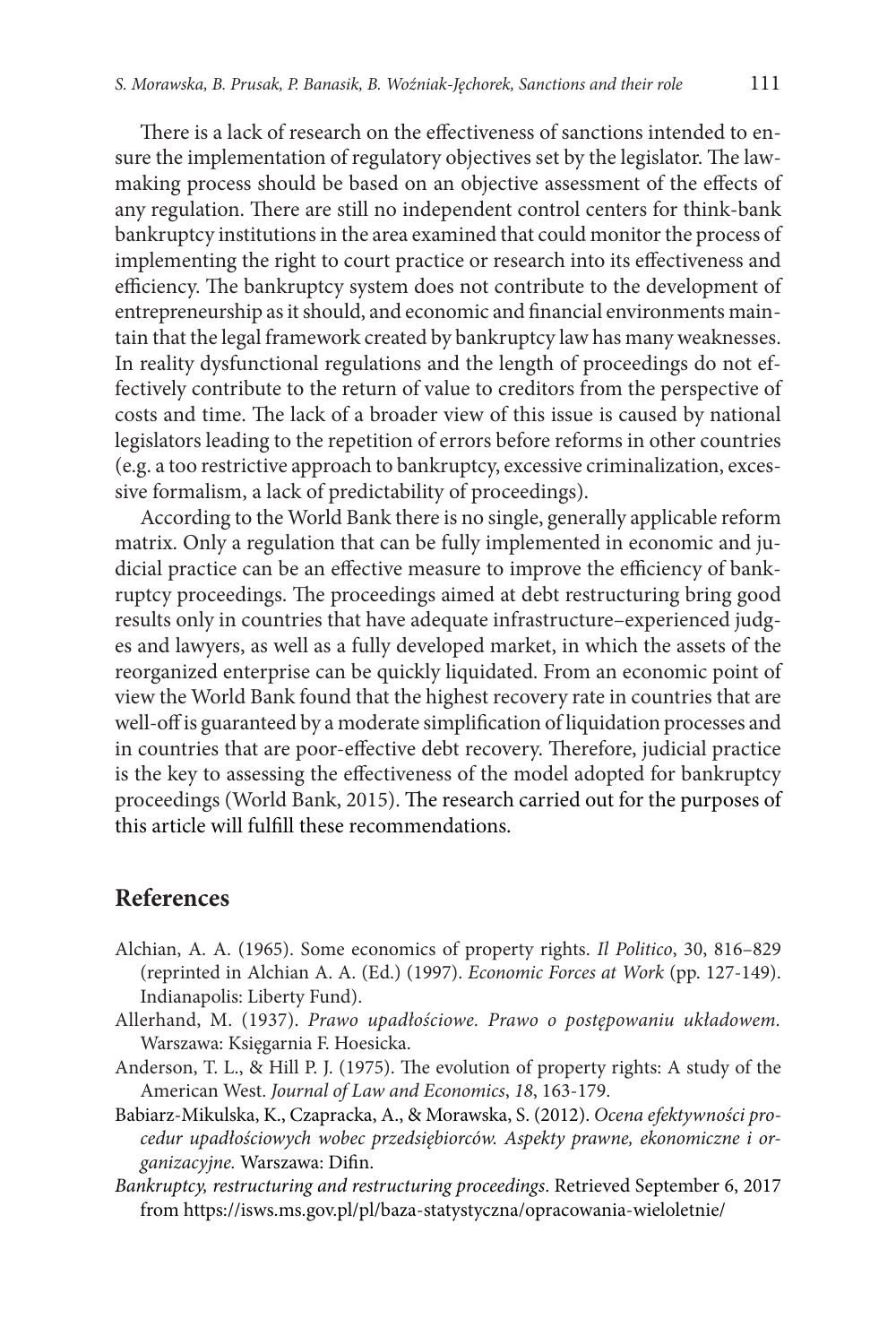- Carroll, G. R., Spiller, P. T., & Teece, D. J. (1999). *Transaction cost economics: Its influence on organizational theory, strategic management, and political economy*. In G. R. Carroll, D. J. Teece (Eds.), *Firms, markets, and hierarchies: The transaction cost economics perspective* (pp. 60-88). New York: Oxford University Press.
- Cepec, J., & Kovac, M. (2016). [Carrots and sticks as incentive mechanisms for the](https://ideas.repec.org/a/cmn/journl/y2016i2p79-103.html) [optimal initiation of insolvency.](https://ideas.repec.org/a/cmn/journl/y2016i2p79-103.html) *DANUBE: Law and Economics Review*, *7*(2), 79-103.
- Chmielnicki, P., & Paśnik, J. (2018). Rozpoznanie treści instytucji jako warunek *sine qua non* oceny ich skutków. In A. Ząbkowicz, M. Miszewski, P. Chmielnicki, S. Czech (Eds.), *Zrozumieć kapitalizm. Podejście ewolucyjno-instytucjonalne.* Sosnowiec– Kraków: FMI, Humanitas Publishing House.
- Coase, R. H. (1960). The problem of social cost. *Journal of Law and Economics*, *3*(1), pp. 1-44.
- Cootler, R., & Ulen, T. (2016). *Law and Economics* (6th ed.). Berkeley: Berkeley Law Books.
- Daughety, A. F., & Reinganum, J. F. (2016). Informal sanctions on prosecutors and defendants and the disposition of criminal cases. *Journal of Law, Economics, and Organization*, *32*(2), 359-394. Retrieved from<https://doi.org/10.1093/jleo/ewv020>.
- European Commission Recommendation of 12 March 2014 on a new approach to business failure and insolvency (2014/135/EU). (2014, March 14). *OJ L74*, 65-70.
- Furubotn, E. G., & Pejovich, S. (1972). Property rights and economic theory: A survey of recent literature, *Journal of Economic Literature*, *10*, 1137-1162.
- Hennart, J. (1993). Explaining the 'swollen middle': Why most transactions are a mix of market and hierarchy. *Organization Science*, *4*, 529-547.
- Kim, J., & Mahoney, J. T. (2005). Property rights theory, transaction costs theory, and agency theory: An organizational economics approach to strategic management. *Managerial and Decision Economics*, *26*, 223-242. http://dx.doi.org/10.1002/ mde.1218
- Libecap, G. D. (1989). *Contracting for property rights.* New York: Cambridge University Press.
- Muciarrelli, F. M. (2013). [Not just efficiency: Insolvency law in the EU and its political](https://link.springer.com/journal/40804) dimension. *[European Business Organization Law Review](https://link.springer.com/journal/40804)*, *14*([2](https://link.springer.com/journal/40804/14/2/page/1)), 175+200.
- Mulder, L. B. (2018). When sanctions convey moral norms. *European Journal of Law and Economics*, *46*(3), 331-342.
- North, D. C. (1990). *Institutions, institutional change and economic performance.* Cambridge: Cambridge University Press.
- North, D. C. (1992). *Transaction costs, institutions and economic performance.* San Francisco, CA: International Center for Economic Growth Publication.
- Prusak, B. (2011). *Ekonomiczna analiza upadłości przedsiębiorstw. Ujęcie międzynarodowe* Warszawa: CeDeWu.
- Smrčka, L., Arltová, M., & Schönfeld, J. (2017). Quality of insolvency proceedings in selected countries–analysis focused on recovery rates, costs and duration. *Administratie si Management Public*, (28), 116-132.
- The World Bank. (2015). *The World Bank principles for effective insolvency and creditor/debtor regimes.* http://www.worldbank.org/en/topic/financialsector/brief/theworld-bank-principles-for-effective-insolvency-and-creditor-rights